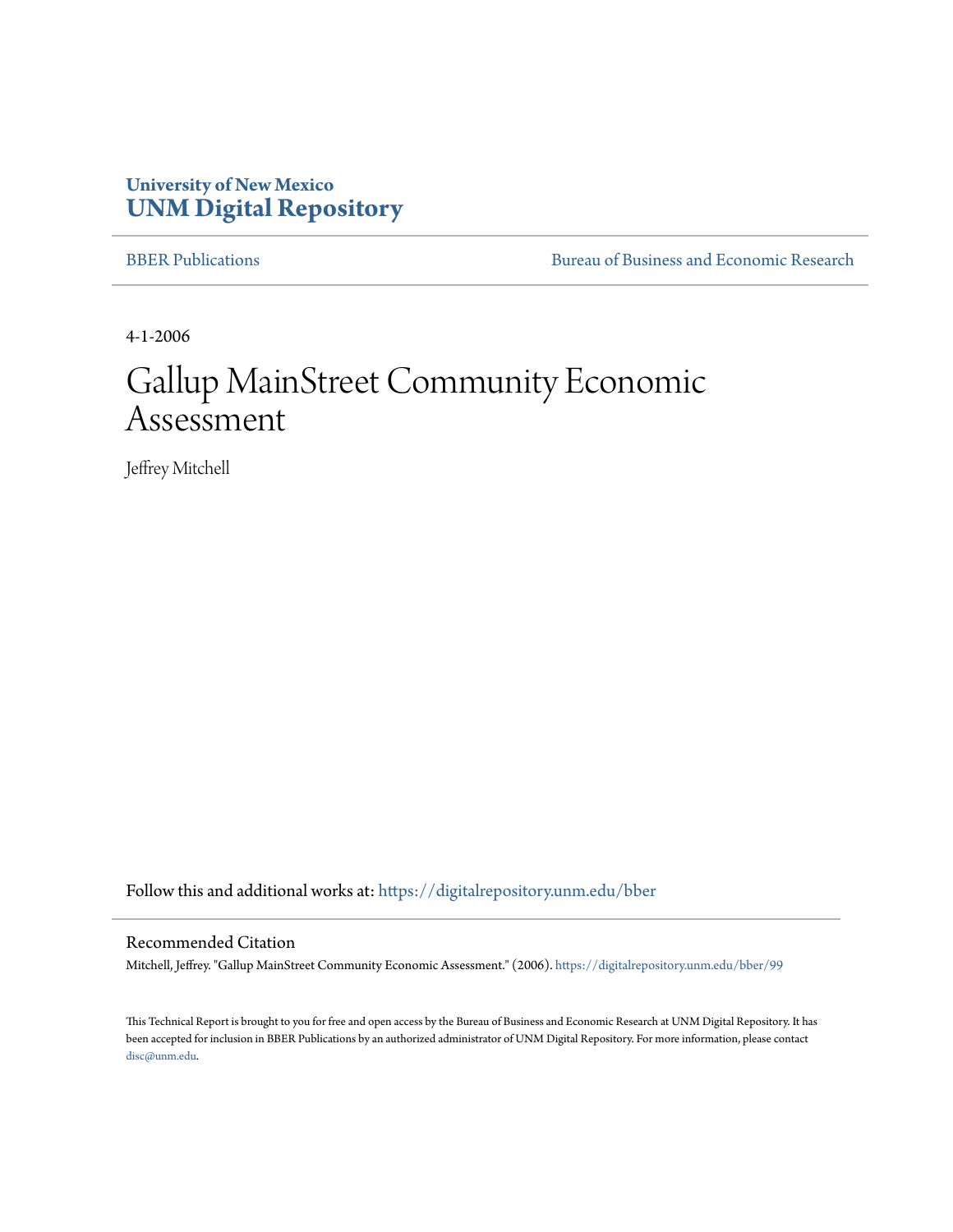| <b>ULT</b><br><b>GALLUP MAINSTREET</b>                                                             |
|----------------------------------------------------------------------------------------------------|
| <b>COMMUNITY ECONOMIC ASSESSMENT</b>                                                               |
|                                                                                                    |
| Submitted to                                                                                       |
| Gallup Mainstreet.                                                                                 |
| Financial Support For This Research Was Provided By<br>New Mexico Economic Development Department. |
|                                                                                                    |
|                                                                                                    |
| April 2006                                                                                         |
|                                                                                                    |
|                                                                                                    |
| UNIVERSITY OF NEW MEXICO                                                                           |
| <b>BUREAU OF BUSINESS AND</b>                                                                      |
| <b>ECONOMIC RESEARCH</b>                                                                           |

The University of New Mexico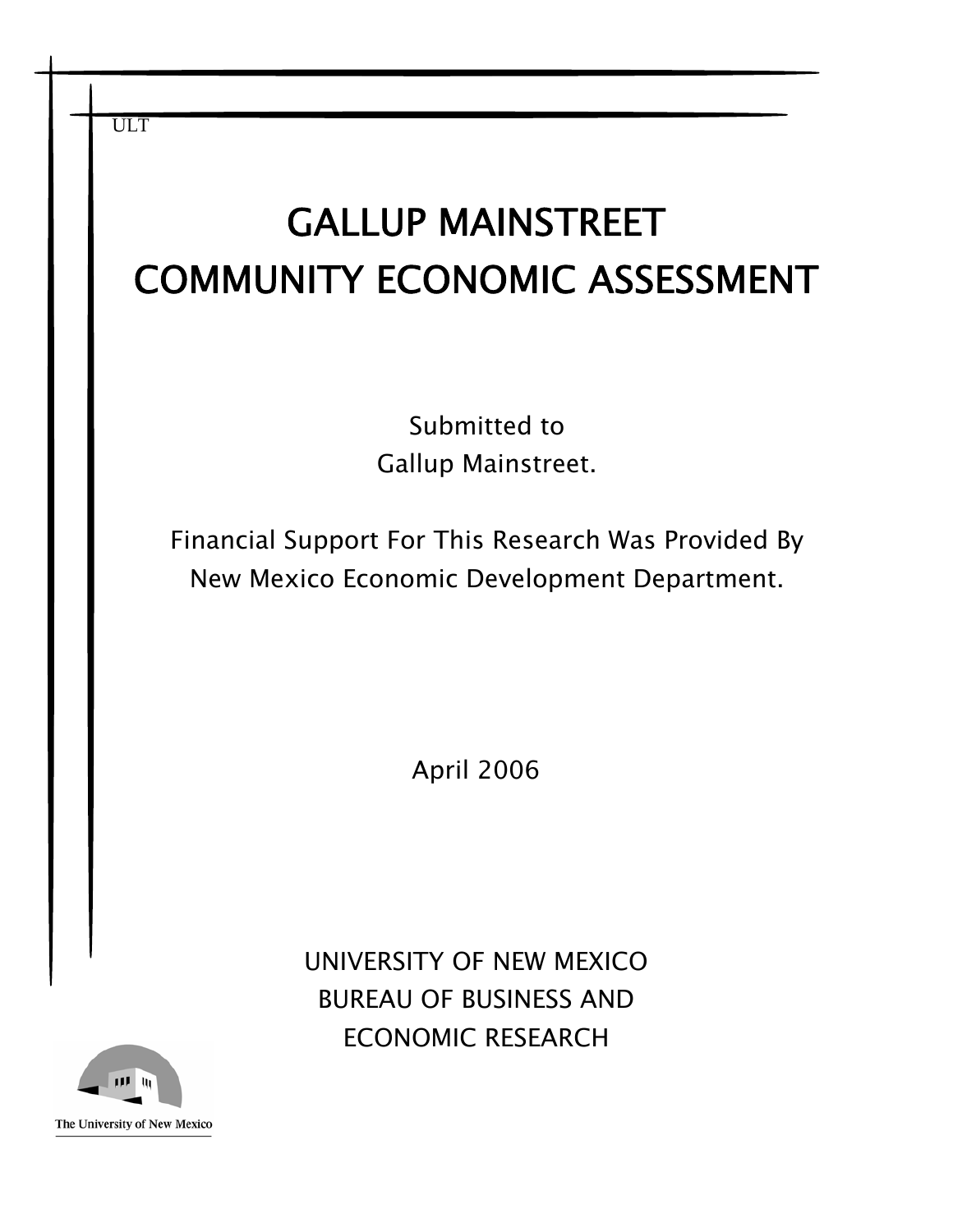# GALLUP MAINSTREET COMMUNITY ECONOMIC ASSESSMENT

By Dr. Jeffrey Mitchell

April 2006

UNIVERSITY OF NEW MEXICO BUREAU OF BUSINESS AND ECONOMIC RESEARCH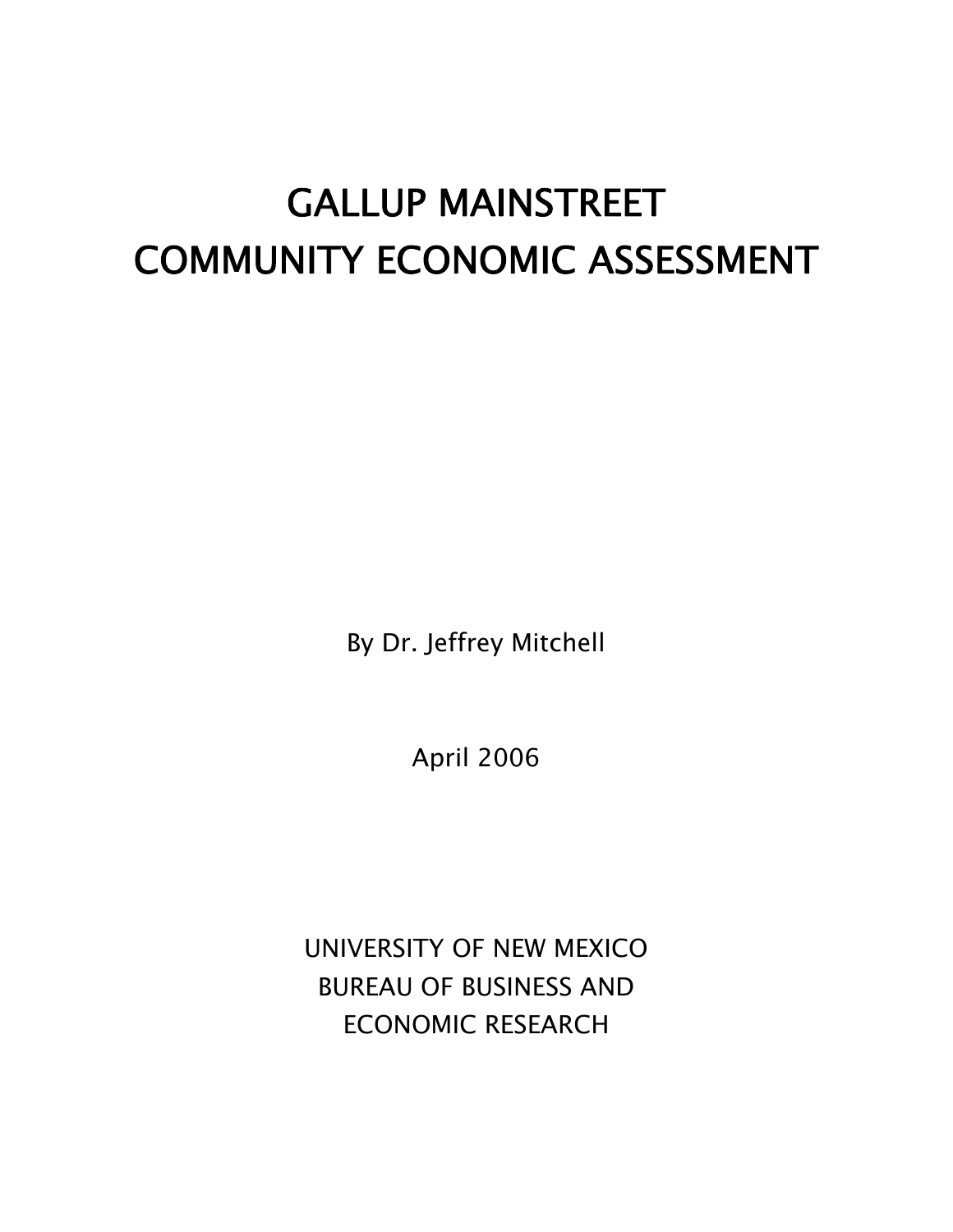## **TABLE OF CONTENTS**

## **TABLES AND FIGURES**

| Gallup: Summary of Demographic, Economic and Housing Characteristics 13                                                                                                   |
|---------------------------------------------------------------------------------------------------------------------------------------------------------------------------|
| Gallup: Selected Demographic, Economic and Housing Characteristics  14                                                                                                    |
| Gallup: Selected Demographic, Economic and Housing Characteristics  15                                                                                                    |
| McKinley County: Selected Demographic, Economic and Housing Characteristics 16                                                                                            |
| McKinley County: Selected Demographic, Economic and Housing Characteristics                                                                                               |
|                                                                                                                                                                           |
|                                                                                                                                                                           |
|                                                                                                                                                                           |
| Location Quotient: Gallup Employment, by Industry, in Relation to McKinley County, the<br>NE County Region, and New Mexico; McKinley County Industries in Relation to New |
| Location Quotient: Gallup Employment, by Occupation, in Relation to McKinley County<br>and New Mexico; McKinley County Industries in Relation to New Mexico  22           |
| Location Quotient: Gallup Employment, by Business Ownership, in Relation to McKinley<br>County, the NE County Region, and New Mexico; McKinley County Industries in       |
|                                                                                                                                                                           |
|                                                                                                                                                                           |
|                                                                                                                                                                           |
|                                                                                                                                                                           |
| Gallup: Employment by Retail & Service Subsector, in MainStreet Service Area, 200428                                                                                      |
|                                                                                                                                                                           |
| Gallup: Employment in MainStreet Service Area, by Industry, 2004.  30                                                                                                     |
|                                                                                                                                                                           |
|                                                                                                                                                                           |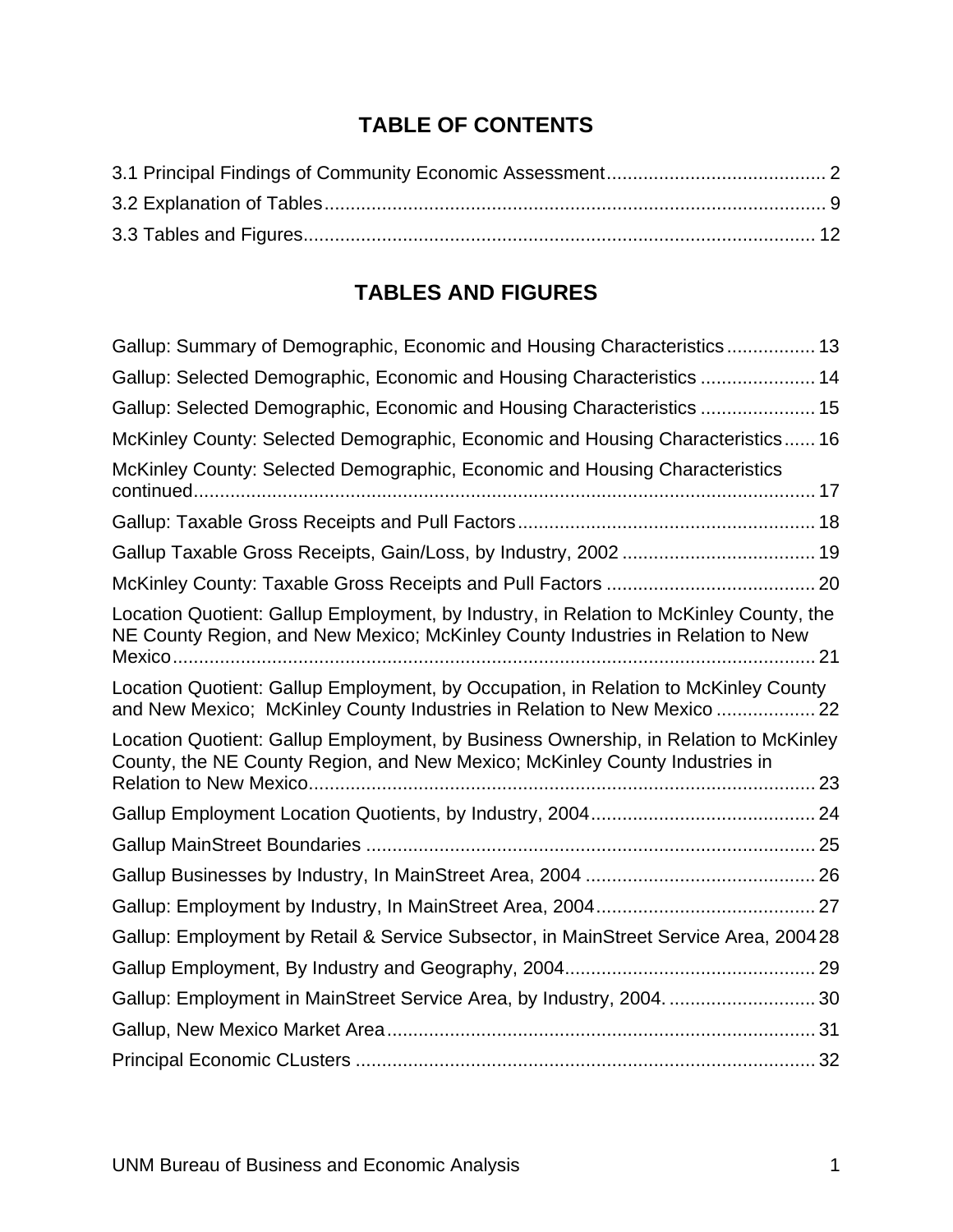#### <span id="page-4-0"></span>**3.1 PRINCIPAL FINDINGS OF COMMUNITY ECONOMIC ASSESSMENT**

- 1. **Demographics**: Gallup's population is young but slowly growing (5% increase population between 1990-2000).
	- a. The median age of Gallup's population is much lower than that of the State as a whole (31.1 y/o compared to 34.6 y/o). The relative youth of the city's population is evident for all age cohorts: the under 5 y/o population is 8.2% of the total compared to 7.1% for the State; the 5 to 18 y/o population is 15.6% compared to 9.1% for the State; the critical working age population, from 18 to 65 y/o, is 58.3% of the total compared to 60.4% for the State; finally, the senior population over 65 y/o is 8.9% of the total, compared to 11.7% for the State. The implication is that Gallup has a large youth population relative to its working population.
	- b. Native Americans represent nearly 37% of the community's population, more than four times that New Mexico statewide proportion, and the growth of this population far exceeds that of the population as a whole. During the period 1990-2000, Native Americans grew from 33.2% to 36.6%, while the white population declined from nearly 50% to 40%. The share of the population that speaks a language other than Spanish at home (presumably Diné) and speaks English less than 'very well' is expectedly higher in Gallup than in the State as a whole; while the share that speaks Spanish at home and English less than 'very well" is proportionately small.
	- c. The mobility of Gallup's population is line with that of the State's population. Residents of Gallup and McKinley County are slightly more likely to move within the County but slightly to have moved into the County during the 5 years prior to the Decennial census. Contrary to Statewide trends, McKinley County saw a slight decline in migration into the County in 1995-2000 relative to 1985-1990.
	- d. Educational attainment of Gallup's population is in exact proportion to that of the State: 21.5% of those 25 y/o and over do not have a high school diploma; just under half have a high school degree but no post-secondary degree; and the remaining 28.6% have a post-secondary degree. These shares are average figures, and there is significant variation by ethnic group.
- 2. **Housing**: low vacancy rates, particularly for specified owner-occupied housing, are beginning to result in higher costs of housing in Gallup.
	- a. Homeownership in Gallup is well below the State average (60.6% of housing units are owner-occupied compared to 70.0% for the State), and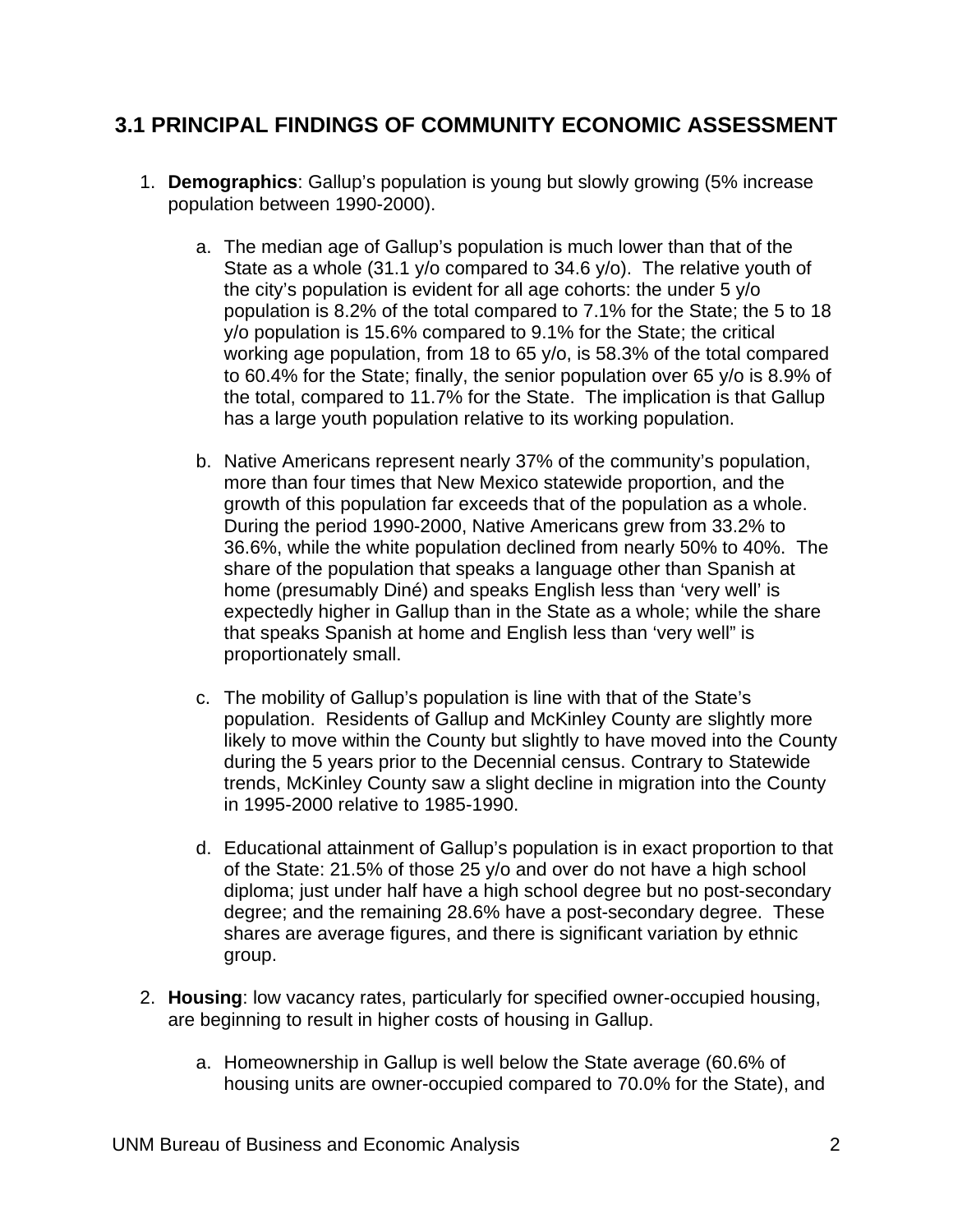contrary to national and state-wide patterns, remained flat during the 1990-2000 period.

b. Significantly, housing vacancy rates in Gallup are low (4.3% compared to a State vacancy rate of 5.2%). The period 1990-2000, low vacancy rates have begun to translate into higher housing costs, particularly for owneroccupied housing. The share of total household income spent on housing by homeowners with a mortgage increased from 19.7% to 21.9% from 1990 to 2000, and is now only slightly less than a State average that is strongly influenced by the high of cost of housing in Albuquerque and Santa Fe.

#### 3. **Income**:

- a. Per capita incomes in Gallup are on par with the State average, and above that of most other New Mexican communities outside of Albuquerque and Santa Fe. Incomes in Gallup are more than twice those of other parts of McKinley County – per capita incomes in Gallup in 2000 were \$15,789, compared to only \$7,682 in other parts of the County.
- b. Fully 83.3% of all households in Gallup receive incomes from salaries and wages, compared to 79.5% for the State; conversely, only 19.4% and 12% of households receive incomes from social security and retirement benefits, compared to statewide rates of 25.5% and 17.4%. The differences reflect the age structure of the city's population, with relatively small population of senior citizens.
- c. Despite solid incomes and the high proportion of earnings from wages and salaries, unemployment and poverty rates are higher than in the State as a whole. This suggests a disproportionate divide in terms of income levels, separating a majority of the community from a relatively few who experience high rates of unemployment and poverty.
- 4. **Gallup economy**: Gallup has a huge surplus in taxable gross receipts, nearly \$230 million in 2002, providing for solid city finances and opportunities for community investment. However, the data suggests a long-term erosion of Gallup's strong market position.
	- a. **Market area**: The city of Gallup serves a market center for a large geographical region, encompassing eastern McKinley and Cibola Counties in New Mexico, and central Apache County in Arizona. The region includes a population of at least 125,000 persons. Wal-Mart, Home Depot and other large 'Big Box' stores anchor Gallup's market position.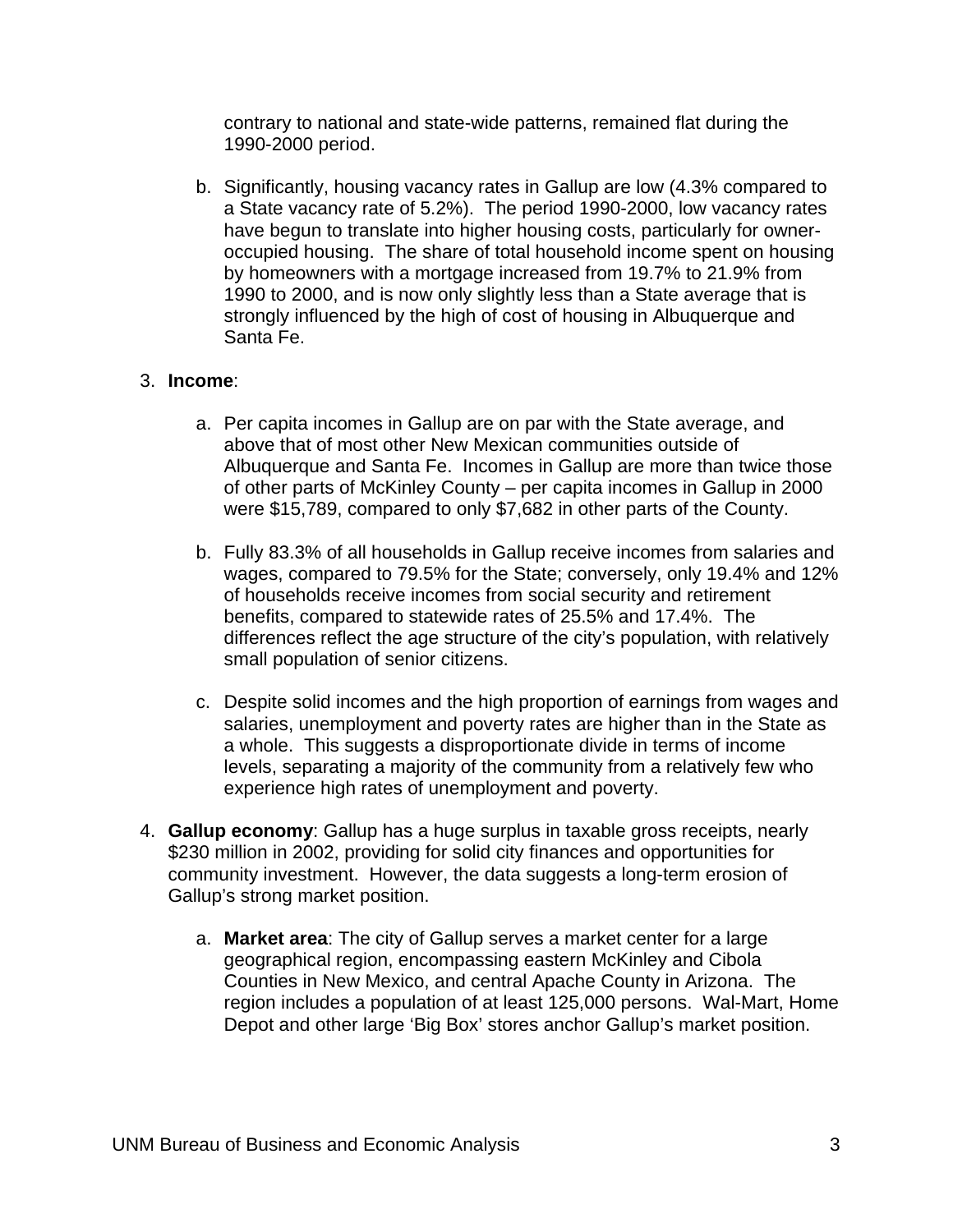- b. **Strengths** in Gallup's economy are associated with the city's location along I-40, the relative absence of competing retail centers in the region, and its status as the Seat for McKinley County.
	- i. Retail dominates Gallup's economy and is the principal destination of dollars that flow into the city. The pull factor for retail trade (actual revenues in relation to revenues expected based on communities income) is a remarkable 379% (2002). In total, retail trade draws \$272 million into the city on a net basis, offsetting net losses in all other sectors of Gallup's economy.
	- ii. The principal engine of retail trade in Gallup is 'miscellaneous retail', which includes Wal-Mart. Miscellaneous retail alone has a pull factor of 561% and accounts for a net inflow of \$140 million in gross receipts.
	- iii. Motor vehicle dealers, auto accessory retailers, building material outlets, furniture stores, food retailers and other businesses that benefit from the relative scarcity of competition in the large market area also contribute significantly to strength of Gallup's economy. These businesses contribute an additional \$82 million to the economy on a net basis.
	- iv. Retail trade accounts for 3,354 jobs in Gallup, 14.3% of total employment. This indicates that, while retail draws substantial revenues in the city and contributes a great deal to gross receipt tax revenues, its contribution to employment is considerably less significant. Further, because the dominant retail outlets in Gallup are controlled by firms headquartered out of the area, the profitability of the stores has minimal impact on the local economy.
	- v. In addition to retail trade, highway-related businesses are an important part of Gallup's economy. Eating and drinking establishments, accommodations (hotels and motels), gasoline stations, auto rental and repair add at least \$50 million more in gross receipts on a net basis. (NOTE: gasoline sales are not subject to gross receipt taxation in New Mexico, thus available data does not include these sales. Gross receipts data for gasoline stations reflect sales from related convenience stores, but the pull factor of 275% represents a useful proxy of the impact of gasoline stations on the local economy.)
- c. The principal **weaknesses** in Gallup are in construction, transportation, and professional and business services. Given Gallup's strategic location along I-40 and as a regional center, these weaknesses are surprising.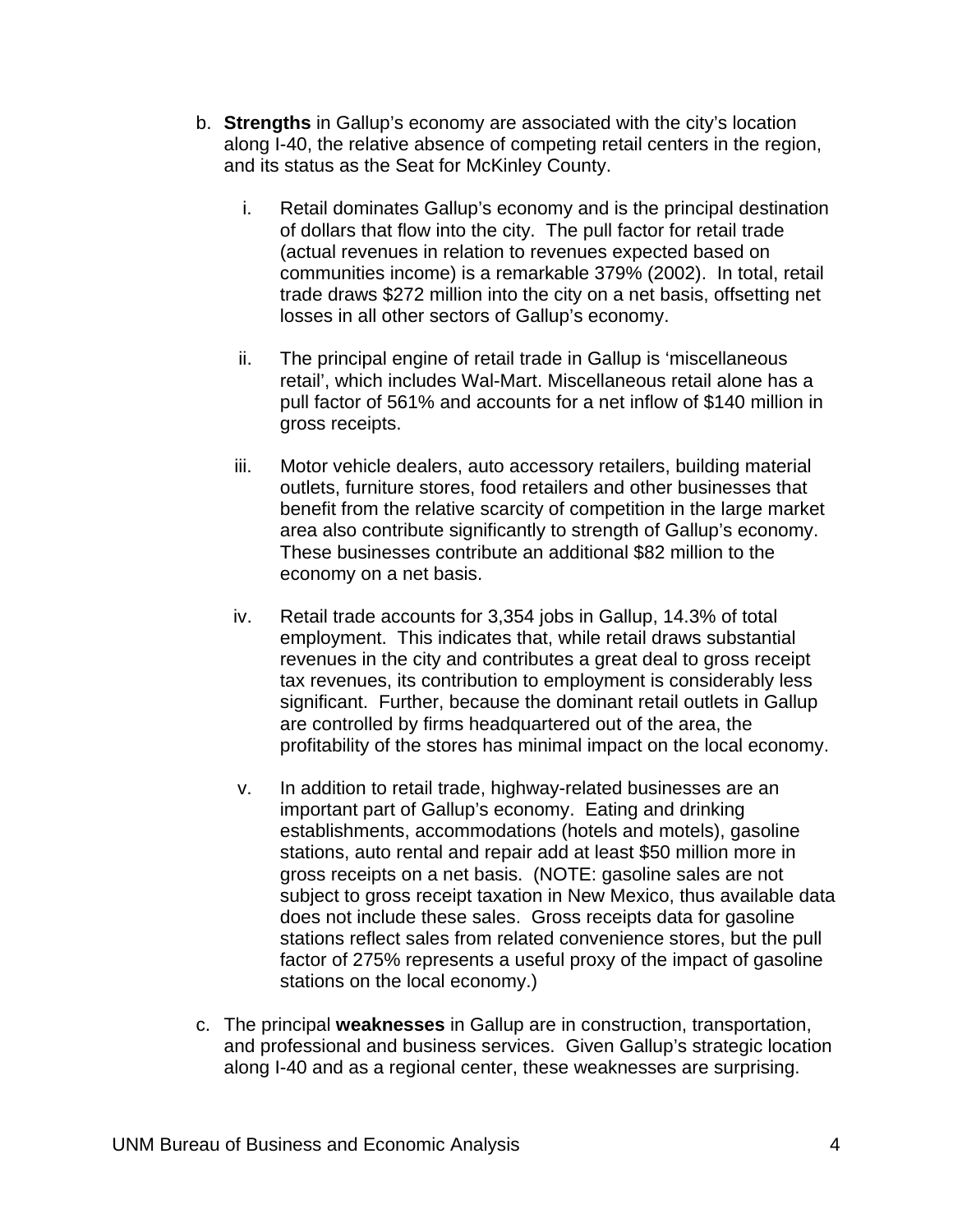- i. Transportation, communications and utilities account for a leakage of \$8.5 million; contract construction for an additional \$7.5 million; and wholesale trade for \$1.5 million.
- ii. The service sector as a whole accounts for a net leakage of \$15.4 million. Losses are in business services (\$6.5 million), engineering and architectural services (\$3.4 million); hospitals and health care (\$2.1 million); and educational services (\$943 thousand). Finance, insurance and real estate represents further losses (\$1.3 million).
- d. There is evidence of a downward **trend** in Gallup's market position, as indicated by the recomposition and overall decline in the net inflow of gross receipts revenues into Gallup.
	- i. Between 1989 and 2002, Gallup's pull factor for total taxable gross receipts fell from 205% to 173%, resulting in a loss of \$10.5 million in the net inflow of receipts to the city (adjusted for inflation).
	- ii. The decline in the net inflow of taxable gross receipts occurred during a period in which Wal-Mart and other 'big box' retailers opened for business in Gallup, generating a net gain in surplus receipts of more than \$132.5 million. To be sure, a share of receipts by 'miscellaneous retailers' was, in part, a displacement of receipts from other categories, such as 'general merchandisers', 'department stores' and 'retail food stores'; but even discounting the combined net losses of these categories, 'miscellaneous retailers' accounted for a net increase of more than \$85 million for Gallup between 1989 and 2002.
	- iii. The trend is unsettling. Setting aside the gains associated with 'miscellaneous retailers' of \$85 million (discounting displaced revenues among related retailers) and in light of the overall decline in total taxable gross receipts of more than \$10 million, Gallup saw a decline in the inflow of total taxable gross receipts of more than \$95 million during the period 1989-2002. In other terms, if 1989- 2002 trends continue and inflation-adjusted receipts of 'miscellaneous retailers' in Gallup increase no faster than those of neighboring communities (which is more than likely given the tendency of WalMart and other discount retailers to move into under-serviced areas), total net inflow of receipts into Gallup will decline by approximately \$11 million per year, measured in 2002 dollars. Following this trend, Gallup will be in a deficit position with respect to the net flow of gross receipt revenues in less than two decades.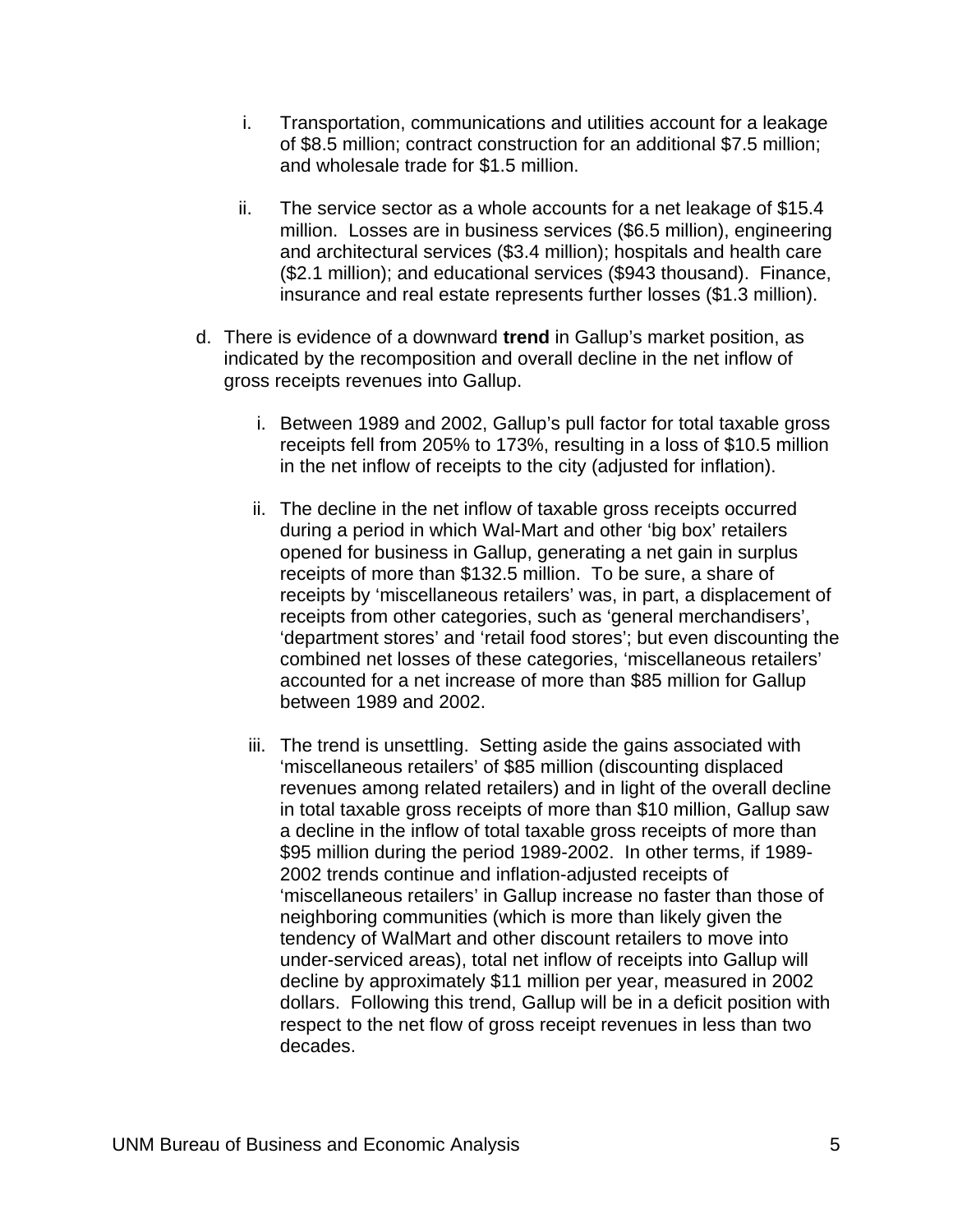iv. A complete explanation for this trend is beyond the scope of this study. Logically, any explanation must turn on an increasing completion for access to the under-serviced markets in the Navajo Nation, which accounts for the majority of Gallup's market area. The competition likely comes from growth of businesses in other areas neighboring the Nation, including Farmington (which is receiving a second WalMart); Grants (which saw the development of a WalMart Supercenter in 1999); Show Low and Winslow, Arizona; as well as business development within the Navajo Reservation itself.

#### 5. **MainStreet**:

- a. In 2004, 166 businesses and 2,827 jobs were located in the MainStreet service area. This represents 18% of all businesses and 12% of all jobs in the City of Gallup.
- b. Composition of businesses and associated employment in downtown Gallup is diversified and well-balanced. The largest sectors are public administration and retail. These core sectors are supported by both lowwage (hospitality, other services) and high-wage (professional, scientific & technical services, information services, wholesale trade, and transportation & warehousing) businesses. Governmental agencies predominate in the MainStreet area, and are represented in several sectors, including public administration (city & county government, and courts), health care & social assistance, and transportation (postal service).
- c. Businesses in the downtown MainStreet area are smaller (fewer employees) than those of other parts of Gallup. This is true for businesses in nearly all sectors, with the notable exceptions of public administration and transportation, where governmental and postal services employ large numbers.
- d. Accommodations (including hotels & motels) and arts & entertainment are all but absent in the downtown area. There are only two jobs in accommodations; 180 jobs in restaurants and drinking establishments, and no jobs in the arts and entertainment industry downtown. Further, there are only 180 jobs in food services and drinking establishments downtown, only 7% of the city-wide total.

#### 6. **Recommendations**:

a. Gallup's geographical situation is enviable. Its location along I-40 and proximity to the large and underserved Native American population provides a market for Gallup's retail and service industries that is many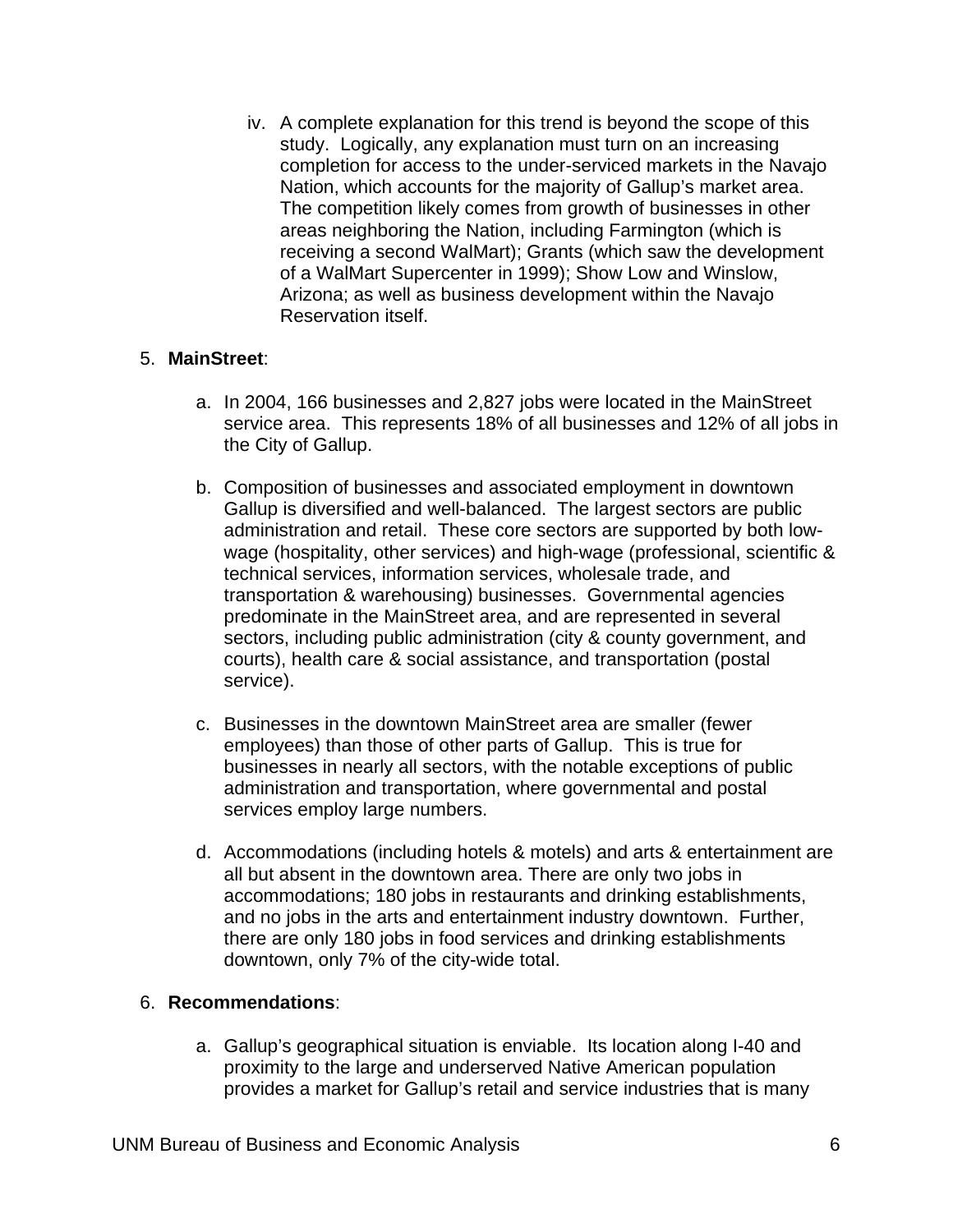times larger than that constituted by the community's own residents. Very high gross receipts revenues, particularly from retail businesses, provide the city with revenues that, on a per capita basis, are among the greatest in New Mexico.

- b. Despite these positive characteristics, there are significant opportunities for Gallup to further strengthen its local economy. In particular, the service sector, especially business and professional services, lags far behind the performance of the retail sector. To some degree this is explained by the limited development of the business environment throughout Gallup's large market area, but the presence of the governmental and administrative functions in the city ensures a ready market for these sectors.
- c. Government offices provide a strong foundation for the development of Gallup's downtown. These establishments are a source of employment and provide opportunities for a wide range of support services. Furthermore, retail is relatively strong in Gallup's downtown, certainly in comparison to many other similar sized communities in New Mexico. 22% of the city's retail businesses and 18% of city's retail employment are located downtown – a much greater share than downtown's 18% and 12% share of Gallup's business establishments and employment.
- d. The best opportunities for business development in Gallup's MainStreet downtown district are in hospitality industries, including accommodations, restaurants, entertainment venues and related retail and services. Presently, employees of public offices and related businesses provide a stable customer base for local restaurants during work days, but opportunities exist for broadening and deepening the market to include evenings and weekends. This effort should draw upon and integrate four distinct markets:
	- i. Gallup residents who otherwise visit downtown only for professional and administrative services, typically during business hours from Monday to Friday.
	- ii. The vast number of regional residents who visit Gallup for various retail and professional services during workdays and during the weekends. Some of these retail and service businesses are located downtown, but more are located along I-40 and Highway 491 (formerly 666). Efforts should be made to attract these visitors downtown by providing cultural and entertainment opportunities, as both permanent businesses and events.
	- iii. Travelers along I-40 who stop for services and accommodations in Gallup. While many of these travelers visit downtown to shop for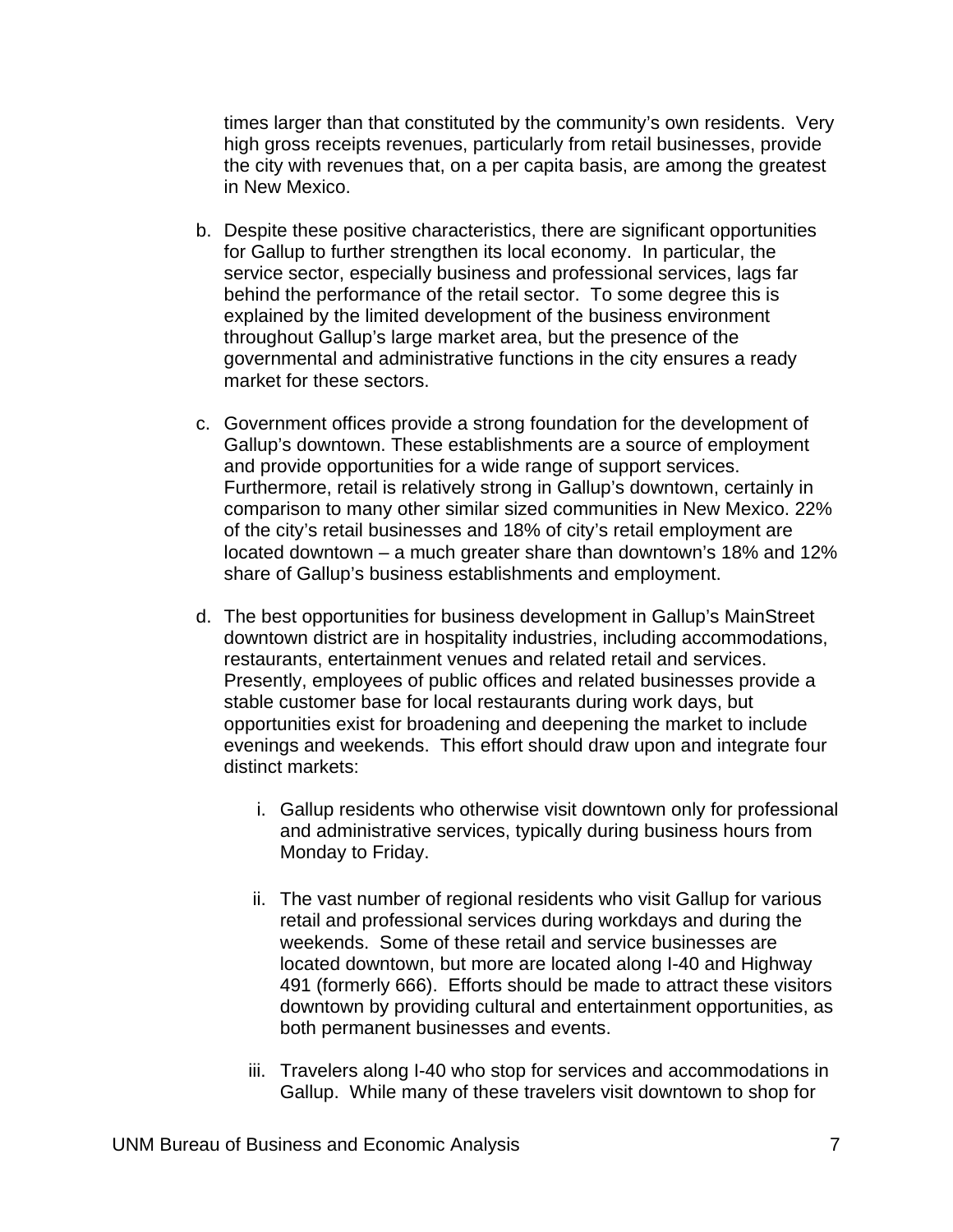cultural items, including jewelry and other Native American crafts, the development of restaurants and entertainment venues would encourage these shoppers to extend their stay downtown.

- iv. Destination visitors (those who come to Gallup as part of a tour of western New Mexico and the Four Corners region). Notably absent for these visitors are hotels and motels that make use of historical assets downtown and that could link the area the rich cultural heritage of the region. Accommodations downtown could further provide a market for arts and cultural venues, again drawing the distinctive heritage of Indian County.
- e. Residential development is typically a key element of successful initiatives to revitalize downtown areas as retail and arts & entertainment districts. Residents provide an everyday market for retail and amenity businesses that otherwise struggle when dependent on occasional visitors as their customer base. Downtown Gallup has a number of valuable older buildings with vacant second floor spaces that could be renovated as housing for young, amenity-minded residents.
- f. A potential impediment to the revitalization of Gallup as a combined residential, arts & entertainment and niche retail center is the structure of property ownership. Although more work is needed to better understand these patterns, it appears that many key and under-utilized buildings downtown are owned by individuals with little incentive to join a community-based effort of revitalization. MainStreet and its supporters should explore opportunities to draw these into the market, allowing them to be developed in manner consistent with a vision of the role of downtown as a cultural center of a new Gallup.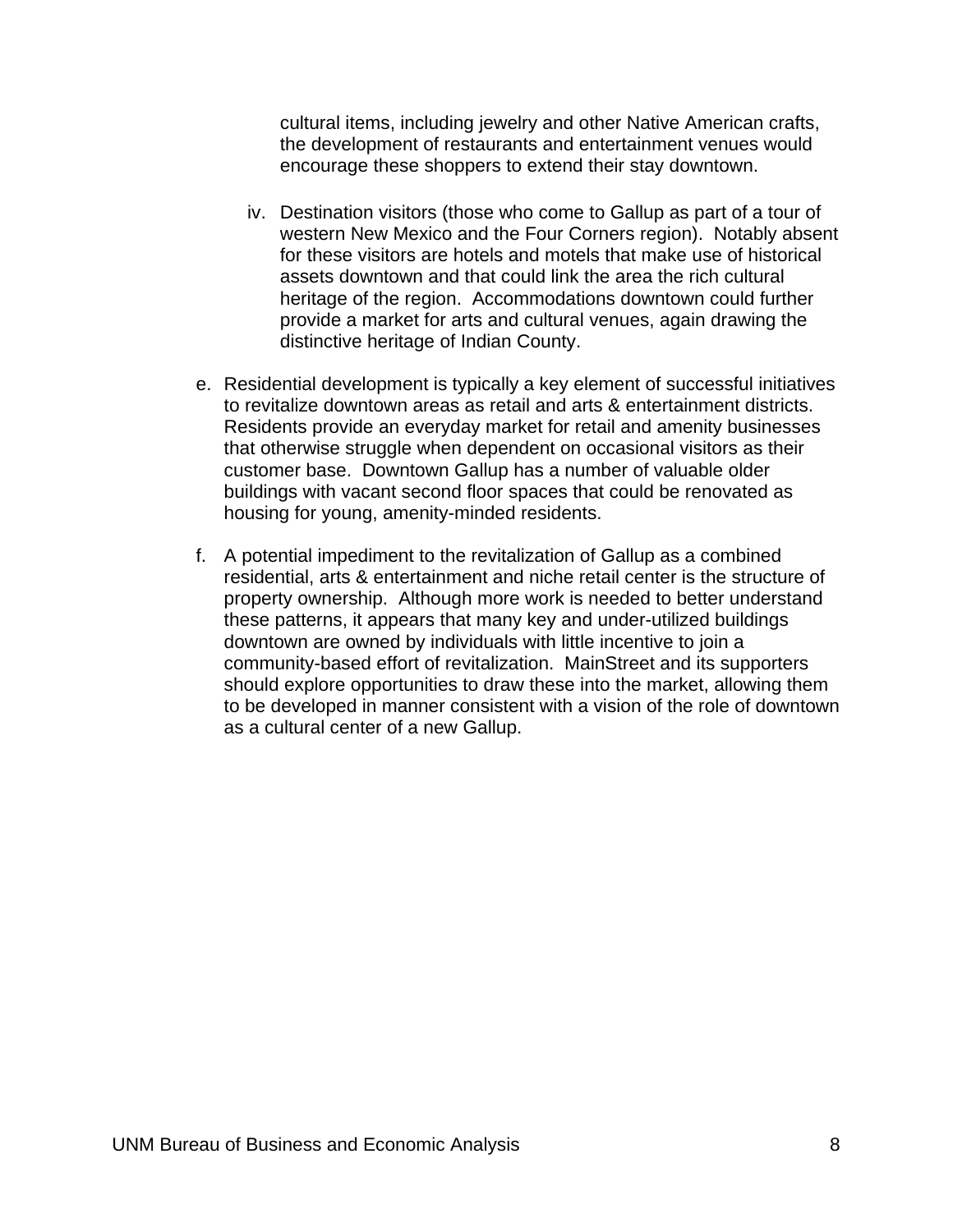## **3.2 EXPLANATION OF TABLES**

#### <span id="page-11-0"></span>**Selected Demographic, Economic and Housing Characteristics**

Source: US Census Bureau, 1990 & 2000 Decennial Census.

Data is provided for your community, county and the State of New Mexico for the years 1990 and 2000. For the city and county values are given in absolute terms and in percentages. For the State of New Mexico, only percentages are provided, for the purposes of comparison.

#### **Taxable Gross Receipts and Pull Factors**

Source: New Mexico Taxation and Revenue Department; calculations by UNM/BBER.

Data is provided for the years 1989 and 2002. Using two years of data allows for historical comparison (comparative static analysis). The years 1989 and 2002 are used to ensure comparability -- beginning in 2003, accounting methods used by NMTRD were changed, resulting initially in significant problems of reliability and later in discrepancies in comparability. Gross Receipts data is problematic and should be considered only as a general indicator.

- The data does not specifically account for the value of the products sold; rather data is categorized according to the type of business; i.e. sales of food from gasoline convenience stores are included in gasoline stations; groceries sold at Wal-Mart are included in 'Misc Retailers'.
- Businesses are self-categorized, and sometimes inaccurate.
- Not all products are taxable as gross receipts in New Mexico; a notable example is gasoline.

A 'pull factor' indicates the capacity of an industrial sector (including services, retail, and so on) to draw revenues into the local economy. A value of 100% is the break-even point – values greater than 100% indicate that the business sector is drawing revenues into the local economy (more money is spent in the economy by those whose income is earned outside the community and money is spent by locals outside the community), whereas values less than 100% indicate that the sector is leaking money to other communities.

The Net Gain/Loss derives from the Pull Factors. It is calculated as the difference between actual gross receipts and the 'expected value' of gross receipts (i.e. that which would be associated with a pull factor of 100%. The values are in nominal terms, meaning that they are NOT adjusted for inflation.

Change (1989-2002) indicates the changing performance of industry, adjusted for price inflation. The column TGR Real shows the change in Taxable Gross Receipts adjusted inflation; the value is in 2002 dollars. Similarly, Real Gain/Loss shows the improvement or deterioration of the industry, again adjusted for inflation and displayed in 2002 dollars. The Pull Factor column shows the percentage change in the Pull Factor, again adjusted for inflation.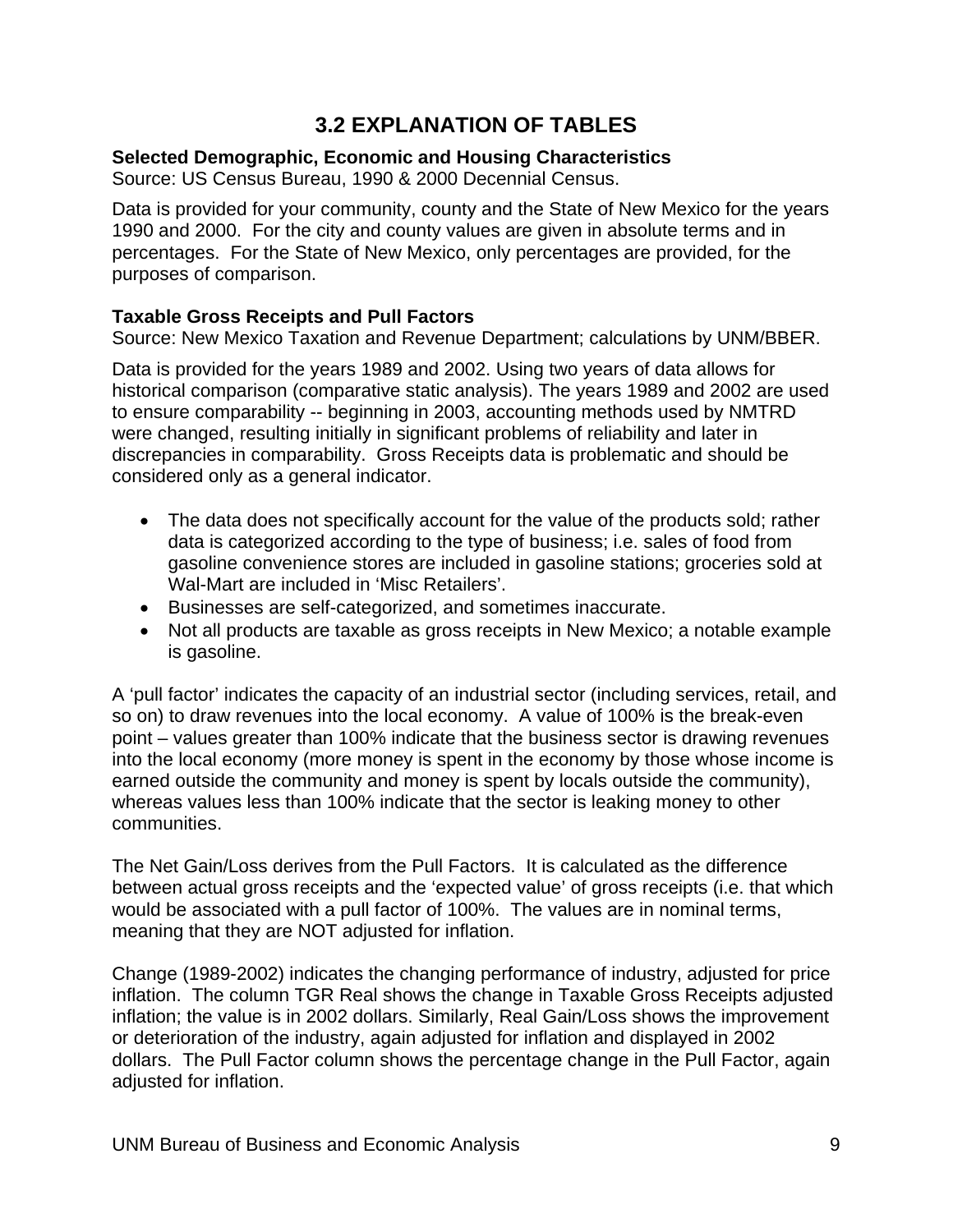Note that it is natural that not all sectors will have a positive balance – every economy has its strengths and weaknesses. From a policy perspective, policies that reduce leakages and that exploit strengths are both valid. The decision is a practical one – should energies be spent plugging holes or exploiting existing strengths.

#### **Businesses by Industry, In MainStreet Service Area, 1995 and 2004**

Source: NM Department of Labor, ES-202 (Covered Employment Statistics), 1995 and 2004; calculations by UNM/BBER.

For Las Vegas, Gallup and Gallup, tables are included that compare businesses located in the MS service with businesses located in other parts of the city. The columns labeled 'MS' refer to businesses and employment located within the boundaries of the MainStreet service area; the columns labeled 'outside' refer to businesses located within the city but outside the MS service area. The column '%' is the share of all businesses or employment that is located in the MS area.

#### **Location Quotients**

Source: Census 2000 Summary File 3 (SF3) – Sample Data; calculations by UNM/BBER.

A location quotient indicates the relative concentration of employment by industry, occupations and types of business ownership in a given community, county or region. The measures are relative to that of a 'Base Geography'. A location quotient is calculated as the ratio of local employment in a given industry, occupation or ownership type to total employment, in relation to the same ratio for the Base Geography. Thus, a value of 1.00 indicates that employment for a given industry, occupation or type of business ownership compared to total employment in the economy is in exact proportion to that of the Base Geography. Values greater than 1.00 indicate that the industry, occupation or ownership is more than proportionate to that of the Base Geography; a value less than 1.00 indicates the opposite.

NOTE: Charts of location quotients are scaled to a value of 0, where this base indicates that employment for a given industry is the same proportion as the base geography. This is done for presentational purposes.

The location quotient can be used to indicate the structure or 'role' of a local economy within its larger geography. This applies equally to the role of a town's economy within the county, region or state; a county's economy within the State; or a region's (multiple counties) economy within the State. As with Pull Factors, a location quotient helps to define the relative strengths and weaknesses of a local economy, measured in this case in terms of industrial, occupational and ownership structures. Again, as with Pull Factors, this information can lead to policies that aim to strengthen weaknesses or exploit strengths; the decision is again one of practicality and strategy rather than theory.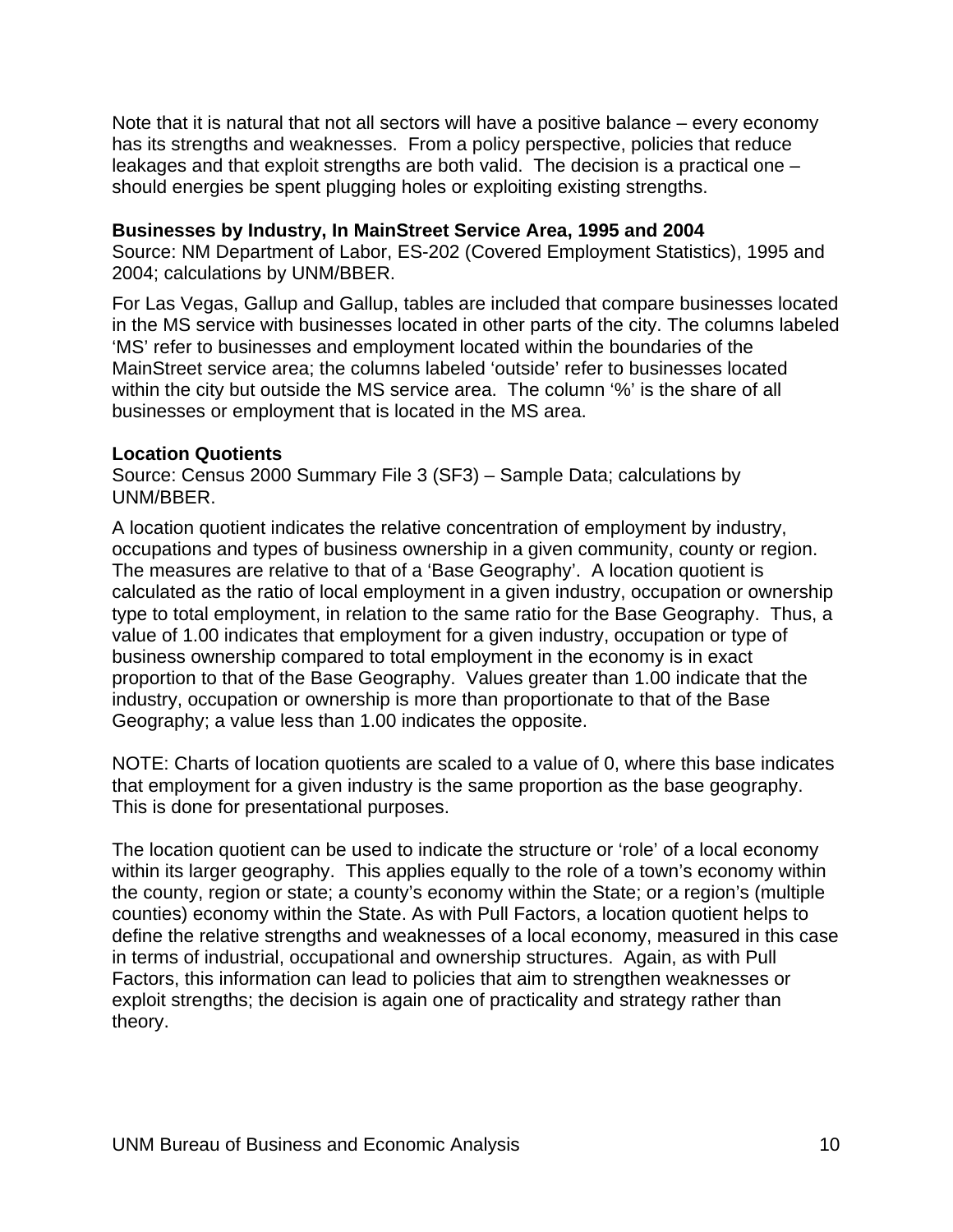#### **Market Area**

The market area analysis chart assigns communities to market areas according to proximity to lower-order goods – I.e. goods and services of lesser value that are purchased more frequently than higher order goods. In contrast to the first chart, the purpose of this chart is to assign communities in Northeastern New Mexico to regional centers that may or may not provide higher order goods and services associated with Wal-Mart stores. An application of this chart is to understand market relations among the four MainStreet communities in Northeastern New Mexico – Las Vegas, Gallup, Springer and Gallup.

#### **Principal Consumer Clusters**

Source: ESRI, *Community Tapestry*. 2006.

In generating principal consumer clusters, all U.S. communities, defined according to 5 digit zip codes, are analyzed and sorted according to 60 attributes, including income, source of income, employment, home value, housing type, occupation, education, household composition, age, and other key determinants of consumer behavior. Communities with similar attributes are clustered into 65 segments, with share consumer characteristics. A community may be comprised of two, three or more segments. This technique, known as geo-demographic cluster analysis, is useful in describing consumer patterns in specific communities. Data sources include the 2000 Decennial Census, proprietary ESRI's 2005 demographic updates, the Acxiom InfoBase consumer database, the Mediamark Research Inc. national consumer survey, and other sources.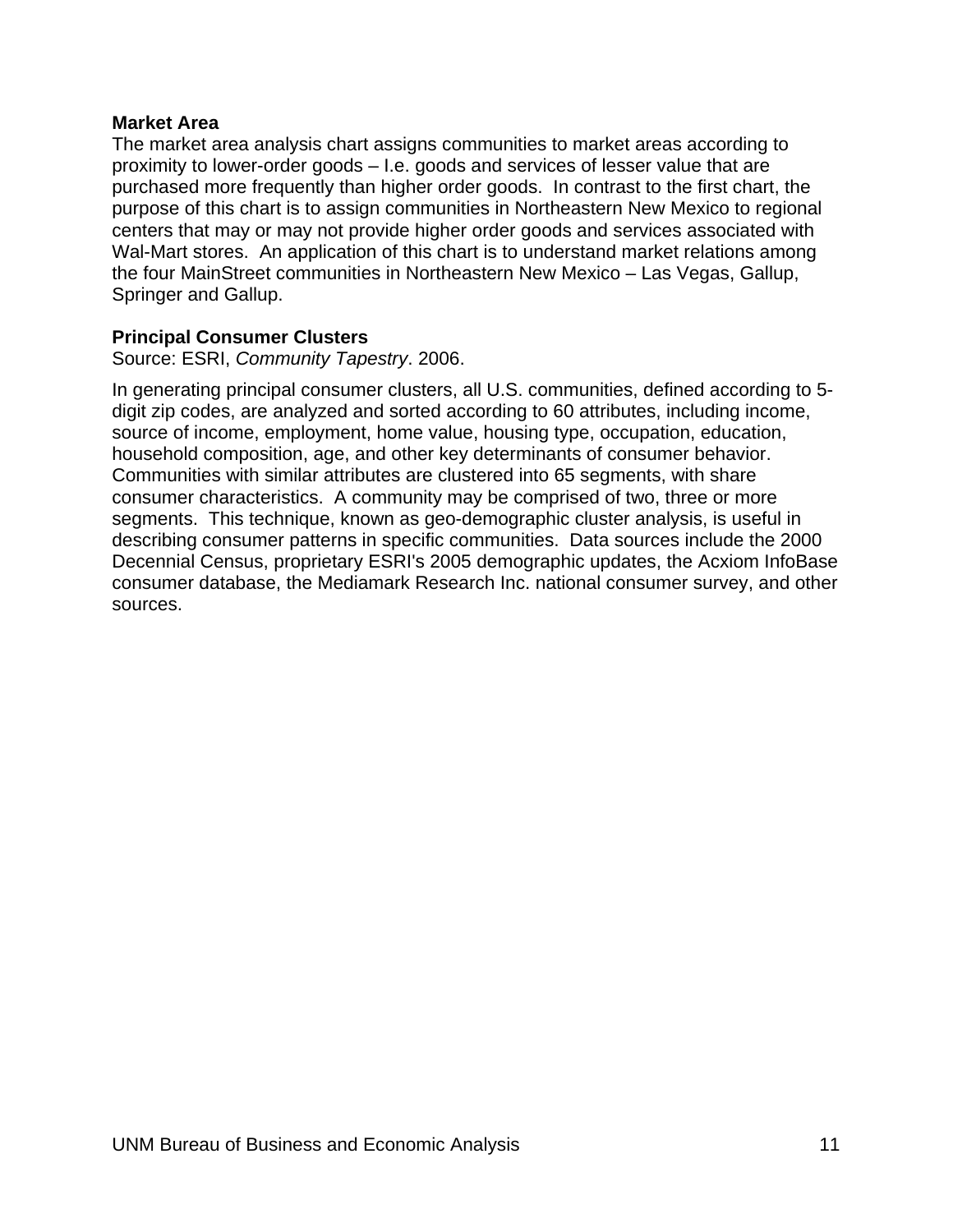## <span id="page-14-0"></span>**3.3 TABLES AND FIGURES**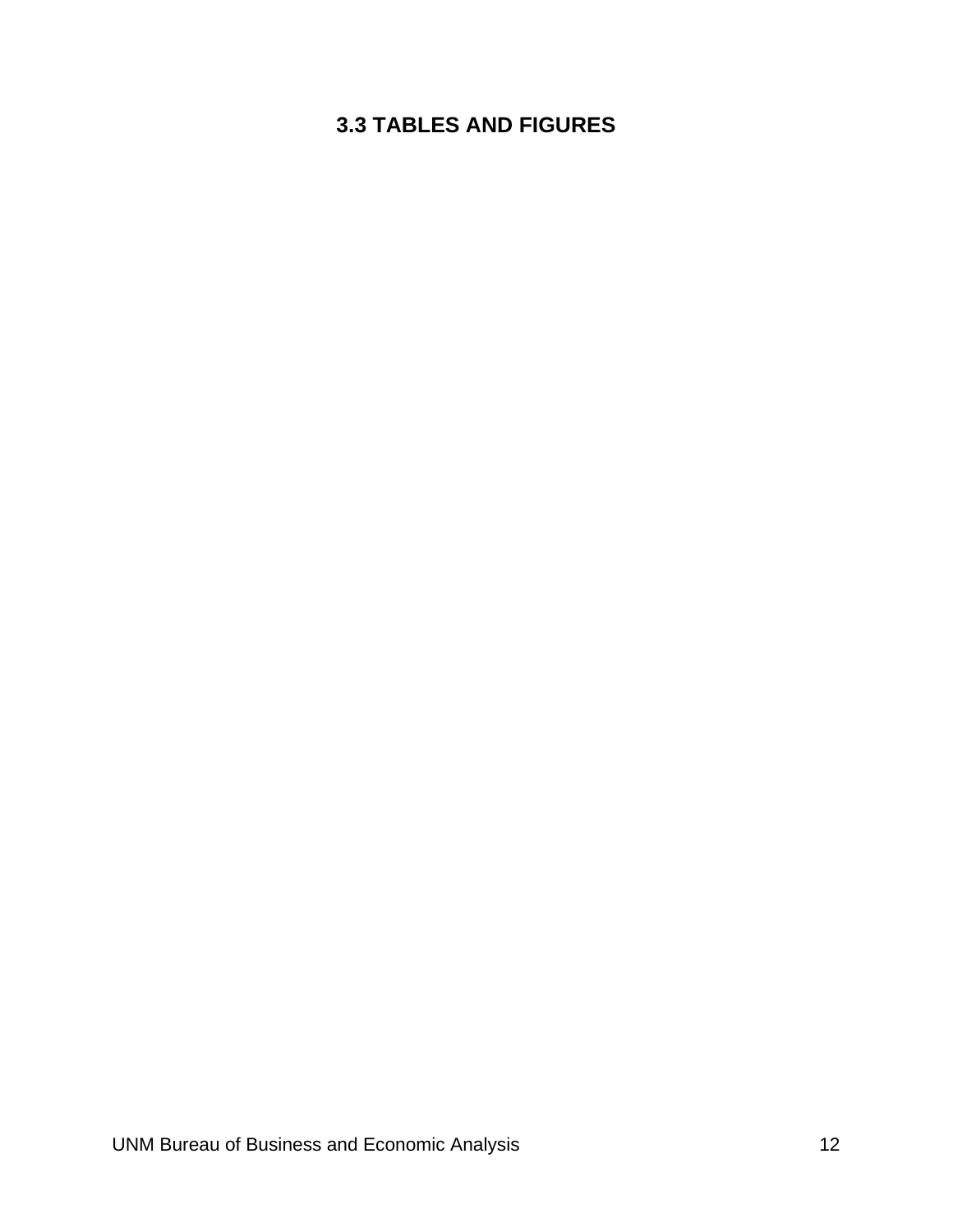# **GALLUP: SUMMARY OF DEMOGRAPHIC, ECONOMIC AND HOUSING CHARACTERISTICS**

| <b>Gallup</b>                                                     | 1990     | 2000     | <b>NM 2000</b> |
|-------------------------------------------------------------------|----------|----------|----------------|
| <b>Population</b>                                                 |          |          |                |
| Total population                                                  | 19,154   | 20,209   | 1,819,046      |
| Median Age (yrs)                                                  | 28.0     | 31.1     | 34.6           |
| Average household size (persons)                                  | 3.1      | 2.9      | 2.63           |
| <b>Race &amp; Ethnicity</b>                                       |          |          |                |
| White                                                             | 49.8%    | 40.1%    | 44.7%          |
| <b>Black or African American</b>                                  | 1.2%     | 1.1%     | 1.6%           |
| American Indian and Alaska Native                                 | 33.2%    | 36.6%    | 8.9%           |
| Hispanic or Latino (of any race)                                  | 34.7%    | 33.1%    | 42.1%          |
| Speak English less than "very well" (5 yrs and older)             | 11.2%    | 10.0%    | 11.9%          |
| Not a U.S. citizen                                                | 2.1%     | 2.5%     | 5.4%           |
| <b>Education</b>                                                  |          |          |                |
| Educational Attainment: Less than High School                     | 24.9%    | 21.5%    | 21.1%          |
| Educational Attainment: HS graduate; and some college             | 53.1%    | 49.8%    | 49.5%          |
| Educational Attainment: Associate, Bachelor's, or graduate degree | 22.0%    | 28.6%    | 29.4%          |
| <b>Housing</b>                                                    |          |          |                |
| Owner-occupied housing units                                      | 56.0%    | 55.8%    | 60.8%          |
| Median value (dollars)                                            | \$67,900 | \$97,000 | \$108,100      |
| <b>Income</b>                                                     |          |          |                |
| Real per capita income (1999 dollars)                             | \$14,187 | \$15,789 | \$17,261       |
| Median household income (1999 dollars)                            | \$26,622 | \$34,868 | \$34,133       |
| Households with retirement income                                 | 9.5%     | 12.0%    | 17.4%          |
| <b>Poverty</b>                                                    |          |          |                |
| Families below poverty level                                      | 9.5%     | 16.6%    | 14.5%          |
| Female head, no husband present, below poverty level              | 23.6%    | 35.0%    | 34.1%          |
| Female head, no husband present, with children under 5 yrs, below | 66.5%    | 52.5%    | 58.4%          |
|                                                                   |          |          |                |
| Labor                                                             |          |          |                |
| Unemployment rate                                                 | 6.3%     | 7.7%     | 3.3%           |
| Private wage and salary workers                                   | 66.4%    | 65.2%    | 66.4%          |
| Government workers                                                | 25.9%    | 29.8%    | 22.7%          |
| Self-employed workers in own not incorporated business            | 7.4%     | 4.9%     | 11.7%          |

Source: US Census Bureau, 1990 and 2000 Decennial Census.

<span id="page-15-0"></span>UNM Bureau of Business and Economic Analysis 13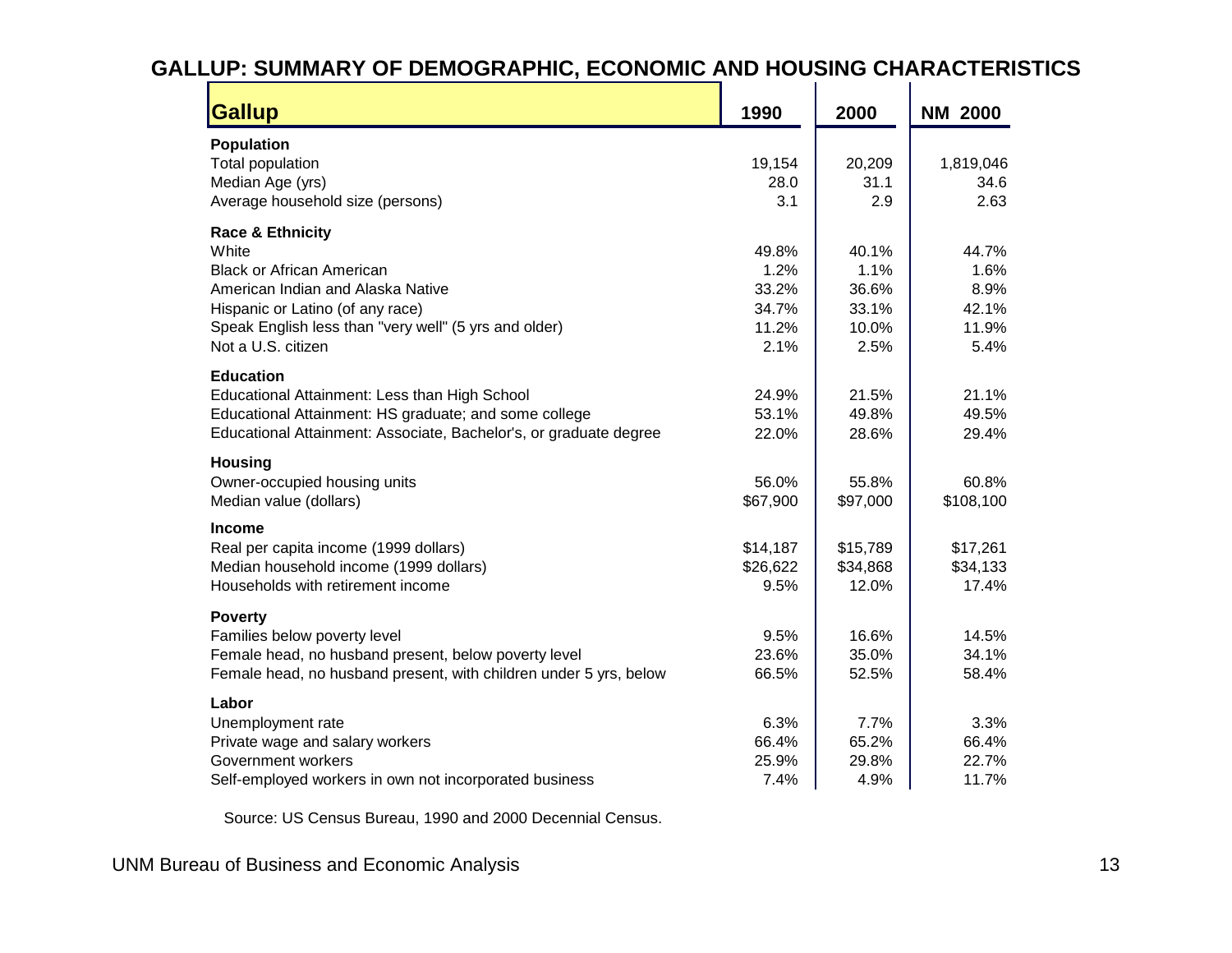## **GALLUP: SELECTED DEMOGRAPHIC, ECONOMIC AND HOUSING CHARACTERISTICS**

| <b>Gallup</b>                                                                                                                                                                                                                                                                                                                                                          | 1990                                             |                                                 | 2000                                         |                                                 | <b>NM 2000</b>                                 |
|------------------------------------------------------------------------------------------------------------------------------------------------------------------------------------------------------------------------------------------------------------------------------------------------------------------------------------------------------------------------|--------------------------------------------------|-------------------------------------------------|----------------------------------------------|-------------------------------------------------|------------------------------------------------|
| SELECTED SOCIAL & DEMOGRAPHIC CHARACTERISTICS<br><b>Population</b>                                                                                                                                                                                                                                                                                                     |                                                  |                                                 |                                              |                                                 |                                                |
| Total population                                                                                                                                                                                                                                                                                                                                                       | 19,154                                           |                                                 | 20,209                                       |                                                 | 1,819,046                                      |
| Median Age (yrs)<br>Under 5 yrs<br>18 yrs and over<br>65 yrs and over                                                                                                                                                                                                                                                                                                  | 28.0<br>1,962<br>12,539<br>1,468                 | 10.2%<br>65.5%<br>7.7%                          | 31.1<br>1,654<br>13,594<br>1,805             | 8.2%<br>67.3%<br>8.9%                           | 34.6<br>7.1%<br>72.1%<br>11.7%                 |
| Average household size                                                                                                                                                                                                                                                                                                                                                 | 3.1                                              |                                                 | 2.9                                          |                                                 | 2.63                                           |
| <b>Race &amp; Ethnicity</b><br>White<br><b>Black or African American</b><br>American Indian and Alaska Native<br>Hispanic or Latino (of any race)<br>Speak Spanish at home; English less than "very well" (5 yrs+)<br>Speak other than English or Spanish at home; English less than "very well"                                                                       | 9,544<br>223<br>6,363<br>6,643<br>1,000<br>1,028 | 49.8%<br>1.2%<br>33.2%<br>34.7%<br>5.2%<br>6.0% | 8,106<br>219<br>7,404<br>6,699<br>868<br>976 | 40.1%<br>1.1%<br>36.6%<br>33.1%<br>4.7%<br>5.3% | 44.7%<br>1.6%<br>8.9%<br>42.1%<br>9.4%<br>2.5% |
| Not a U.S. citizen                                                                                                                                                                                                                                                                                                                                                     | 396                                              | 2.1%                                            | 507                                          | 2.5%                                            | 5.4%                                           |
| <b>Education</b><br>Educational Attainment: Less than High School<br>Educational Attainment: HS graduate; and some college<br>Educational Attainment: Associate, Bachelor's, or graduate degree                                                                                                                                                                        | 2,744<br>5,847<br>2,421                          | 24.9%<br>53.1%<br>22.0%                         | 2,509<br>5,803<br>3,337                      | 21.5%<br>49.8%<br>28.6%                         | 21.1%<br>49.5%<br>29.4%                        |
| <b>Mobility</b><br>Moved to new house since 1985/1995 (5 yrs and over)<br>New to County since 1985/1995 (5 yrs and over)                                                                                                                                                                                                                                               | 8,676<br>3,685                                   | 50.4%<br>21.4%                                  | 8,944<br>3,409                               | 48.2%<br>18.4%                                  | 45.6%<br>19.6%                                 |
| <b>HOUSING CHARACTERISTICS</b><br>Total housing units<br>Occupied: Owner-occupied housing units<br>Vacancies: Specified Owner-occupied Housing units<br>Vacancy rate: Specified Owner-occupied Housing units<br>Occupied: Renter-occupied housing units<br>Vacancies: Specified Renter-occupied Housing units<br>Vacancy rate: Specified Renter-occupied Housing units | 6,706<br>3,755<br>2,449                          | 56.0%<br>36.5%                                  | 7,349<br>4,125<br>92<br>2,682<br>222         | 60.6%<br>2.2%<br>36.5%<br>7.6%                  | 780,579<br>70.0%<br>2.5%<br>26.1%<br>11.6%     |
| Median value of Owner-Occupied Housing (dollars)<br>Median costs of homeownership, with mortgage (\$)<br>Median costs of homeownership, with mortgage, as % of income                                                                                                                                                                                                  | \$67,900<br>\$672<br>19.7%                       |                                                 | \$97,000<br>\$933<br>21.9%                   |                                                 | \$108,100<br>\$929<br>22.2%                    |
| Median Rent (dollars)<br>Median cost of housing, for renters, as % of household income                                                                                                                                                                                                                                                                                 | \$353<br>24.1%                                   |                                                 | \$448<br>23.3%                               |                                                 | \$503<br>26.6%                                 |

Source: US Census Bureau, 1990 and 2000 Decennial Census.

<span id="page-16-0"></span>UNM Bureau of Business and Economic Analysis 14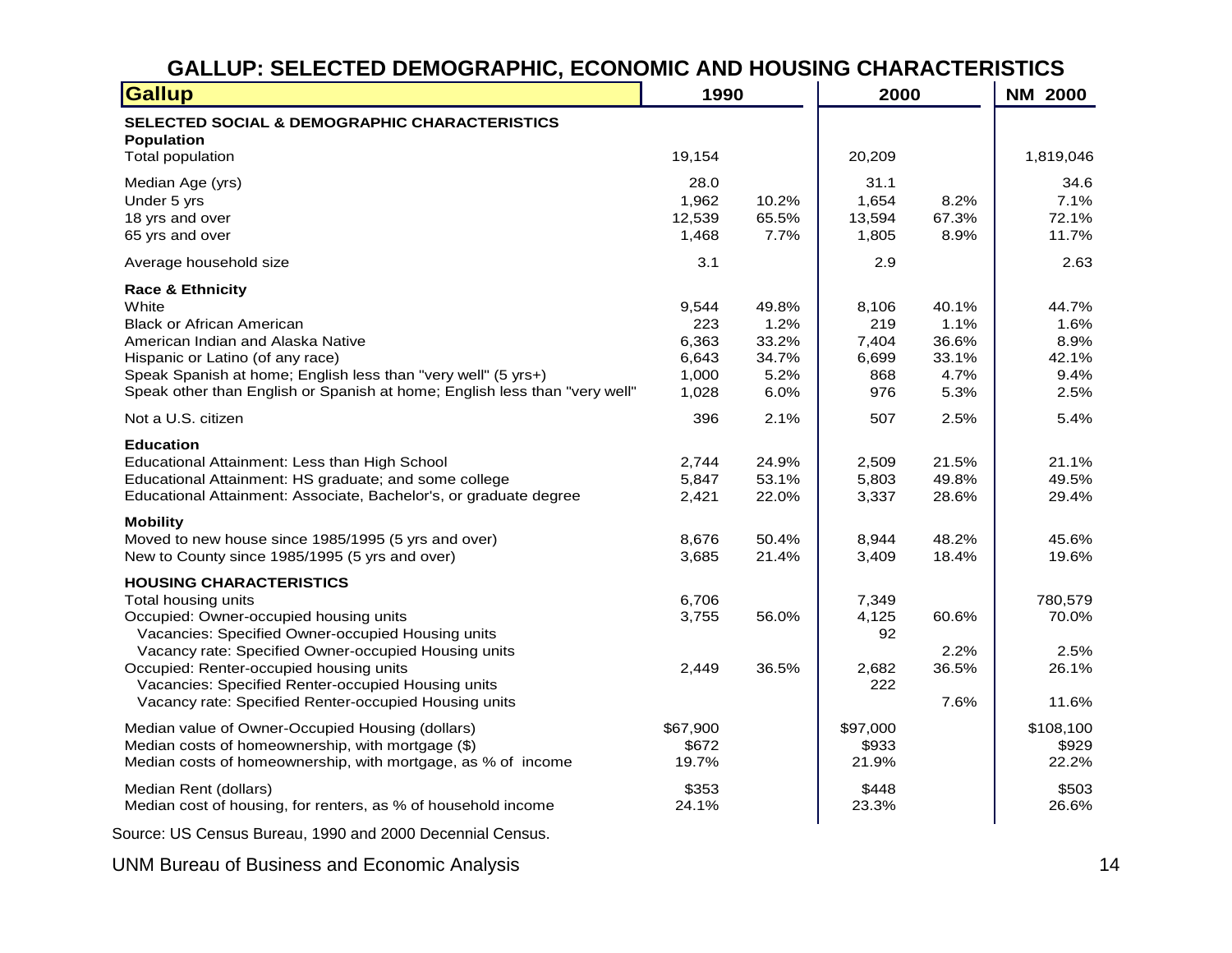## **GALLUP: SELECTED DEMOGRAPHIC, ECONOMIC AND HOUSING CHARACTERISTICS**

| <b>Gallup</b>                                                                                                                                                                                   | 1990                         |                                | 2000                         |                                 | <b>NM 2000</b>                  |
|-------------------------------------------------------------------------------------------------------------------------------------------------------------------------------------------------|------------------------------|--------------------------------|------------------------------|---------------------------------|---------------------------------|
| <b>ECONOMIC CHARACTERISTICS</b><br>Real per capita income (1999 dollars)                                                                                                                        | \$14,187                     |                                | \$15,789                     |                                 | \$17,261                        |
| Median household income in 1989/1999 (dollars)                                                                                                                                                  | \$26,622                     |                                | \$34,868                     |                                 | \$34,133                        |
| Households with earnings<br>Households with Social Security income<br>Households with public assistance income<br>Households with retirement income                                             | 5,365<br>1,064<br>526<br>588 | 86.5%<br>17.2%<br>8.5%<br>9.5% | 5,656<br>1,316<br>346<br>817 | 83.3%<br>19.4%<br>5.1%<br>12.0% | 79.5%<br>25.5%<br>4.7%<br>17.4% |
| <b>Poverty</b><br>Families below poverty level<br>Families with children under 18 yrs below poverty level<br>Families with children under 5 yrs below poverty level                             | 453<br>320<br>155            | 9.5%<br>38.7%<br>21.8%         | 804<br>225<br>129            | 16.6%<br>29.1%<br>23.5%         | 14.5%<br>29.7%<br>22.4%         |
| Female head, no husband present, below poverty level<br>Female head, no husband present, with children under 5 yrs, below<br>Female head, no husband present, with children under 18 yrs, below | 227<br>163<br>79             | 23.6%<br>66.5%<br>43.9%        | 458<br>139<br>42             | 35.0%<br>52.5%<br>35.0%         | 34.1%<br>58.4%<br>49.5%         |
| Individuals below poverty level                                                                                                                                                                 | 4,323                        | 22.6%                          | 4,079                        | 20.1%                           | 18.1%                           |
| <b>LABOR CHARACTERISTICS</b><br>Labor force (with % of population 16 yrs and over)<br>Unemployed                                                                                                | 8,372<br>526                 | 48.5%<br>6.3%                  | 8,941<br>691                 | 61.9%<br>7.7%                   | 61.8%<br>3.3%                   |
| <b>Class of Worker</b><br>Private wage and salary workers<br>Government workers<br>Self-employed workers in own not incorporated business<br>Unpaid family workers                              | 5,693<br>2,218<br>637<br>32  | 66.4%<br>25.9%<br>7.4%<br>0.4% | 5,376<br>2,456<br>408<br>3   | 65.2%<br>29.8%<br>4.9%<br>0.0%  | 66.4%<br>22.7%<br>11.7%<br>0.4% |

<span id="page-17-0"></span>Source: US Census Bureau, 1990 and 2000 Decennial Census.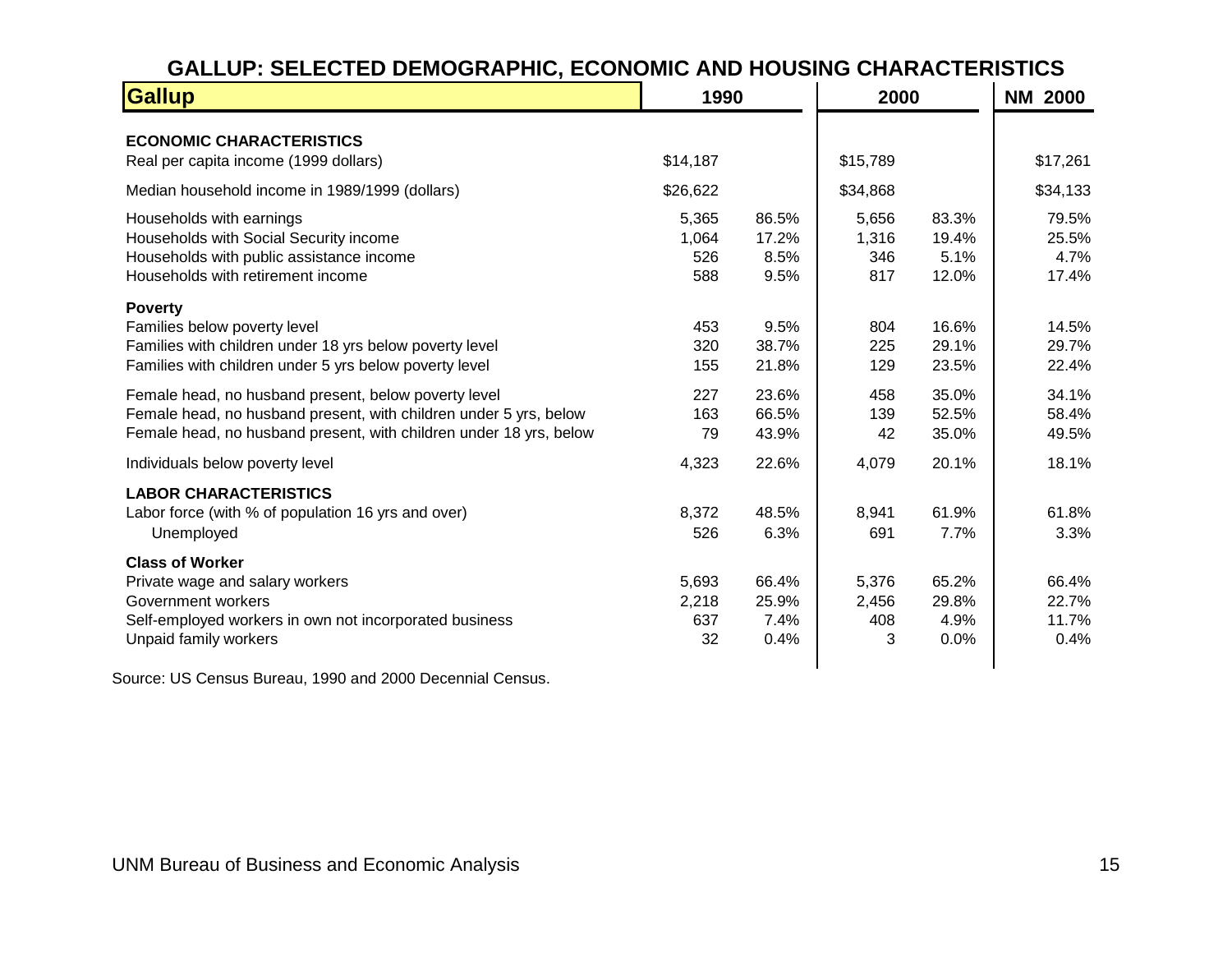#### **MCKINLEY COUNTY: SELECTED DEMOGRAPHIC, ECONOMIC AND HOUSING CHARACTERISTICS**

| <b>McKinley County</b>                                                                                                                                                                                                                                                                           | 1990                                                |                                                  | 2000                                                |                                                  | <b>NM 2000</b>                                 |
|--------------------------------------------------------------------------------------------------------------------------------------------------------------------------------------------------------------------------------------------------------------------------------------------------|-----------------------------------------------------|--------------------------------------------------|-----------------------------------------------------|--------------------------------------------------|------------------------------------------------|
| SELECTED SOCIAL & DEMOGRAPHIC CHARACTERISTICS<br><b>Population</b><br><b>Total population</b>                                                                                                                                                                                                    | 60,686                                              |                                                  | 74,798                                              |                                                  | 1,819,046                                      |
| Median Age (yrs)<br>Under 5 yrs<br>18 yrs and over<br>65 yrs and over                                                                                                                                                                                                                            | 25.0<br>7,110<br>37,130<br>3,873                    | 11.7%<br>61.2%<br>6.4%                           | 26.9<br>6,833<br>46,387<br>5,160                    | 9.1%<br>62.0%<br>6.9%                            | 7.1%<br>72.1%<br>11.7%                         |
| Average household size                                                                                                                                                                                                                                                                           | 3.7                                                 |                                                  | 3.4                                                 |                                                  | 2.63                                           |
| <b>Race &amp; Ethnicity</b><br>White<br><b>Black or African American</b><br>American Indian and Alaska Native<br>Hispanic or Latino (of any race)<br>Speak Spanish at home; English less than "very well" (5 yrs+)<br>Speak other than English or Spanish at home; English less than "very well" | 13,295<br>295<br>43,570<br>7,764<br>1,087<br>13,378 | 21.9%<br>0.5%<br>71.8%<br>12.8%<br>1.8%<br>25.2% | 12,257<br>296<br>55,892<br>9,276<br>1,164<br>13,435 | 16.4%<br>0.4%<br>74.7%<br>12.4%<br>1.7%<br>19.8% | 44.7%<br>1.6%<br>8.9%<br>42.1%<br>9.4%<br>2.5% |
| Not a U.S. citizen                                                                                                                                                                                                                                                                               | 472                                                 | 0.8%                                             | 741                                                 | 1.0%                                             | 5.4%                                           |
| <b>Education</b><br>Educational Attainment: Less than High School<br>Educational Attainment: HS graduate; and some college<br>Educational Attainment: Associate, Bachelor's, or graduate degree                                                                                                  | 12,829<br>13,436<br>4,623                           | 41.5%<br>43.5%<br>15.0%                          | 13,578<br>18,474<br>6,936                           | 34.8%<br>47.4%<br>17.8%                          | 21.1%<br>49.5%<br>29.4%                        |
| <b>Mobility</b><br>Moved to new house since 1985/1995 (5 yrs and over)<br>New to County since 1985/1995 (5 yrs and over)                                                                                                                                                                         | 17,798<br>6,944                                     | 33.5%<br>13.1%                                   | 19,985<br>7,717                                     | 29.4%<br>11.4%                                   | 45.6%<br>19.6%                                 |
| <b>HOUSING CHARACTERISTICS</b><br>Total housing units<br>Occupied: Owner-occupied housing units<br>Occupied: Renter-occupied housing units<br>Vacant housing units                                                                                                                               | 20,933<br>11,700<br>4,888<br>4,345                  | 55.9%<br>23.4%<br>20.8%                          | 26,718<br>15,544<br>5,932<br>5,242                  | 58.2%<br>22.2%<br>19.6%                          | 780,579<br>60.8%<br>26.1%<br>13.1%             |
| Median value (dollars)<br>Median costs of homeownership, with a mortgage (\$)<br>Median costs of homeownership, with mortgage, as % of household                                                                                                                                                 | 40,700<br>\$631<br>19.6%                            |                                                  | \$57,000<br>\$841<br>20.3%                          |                                                  | \$108,100<br>\$929<br>22.2%                    |

Source: US Census Bureau, 1990 and 2000 Decennial Census.

<span id="page-18-0"></span>UNM Bureau of Business and Economic Analysis 16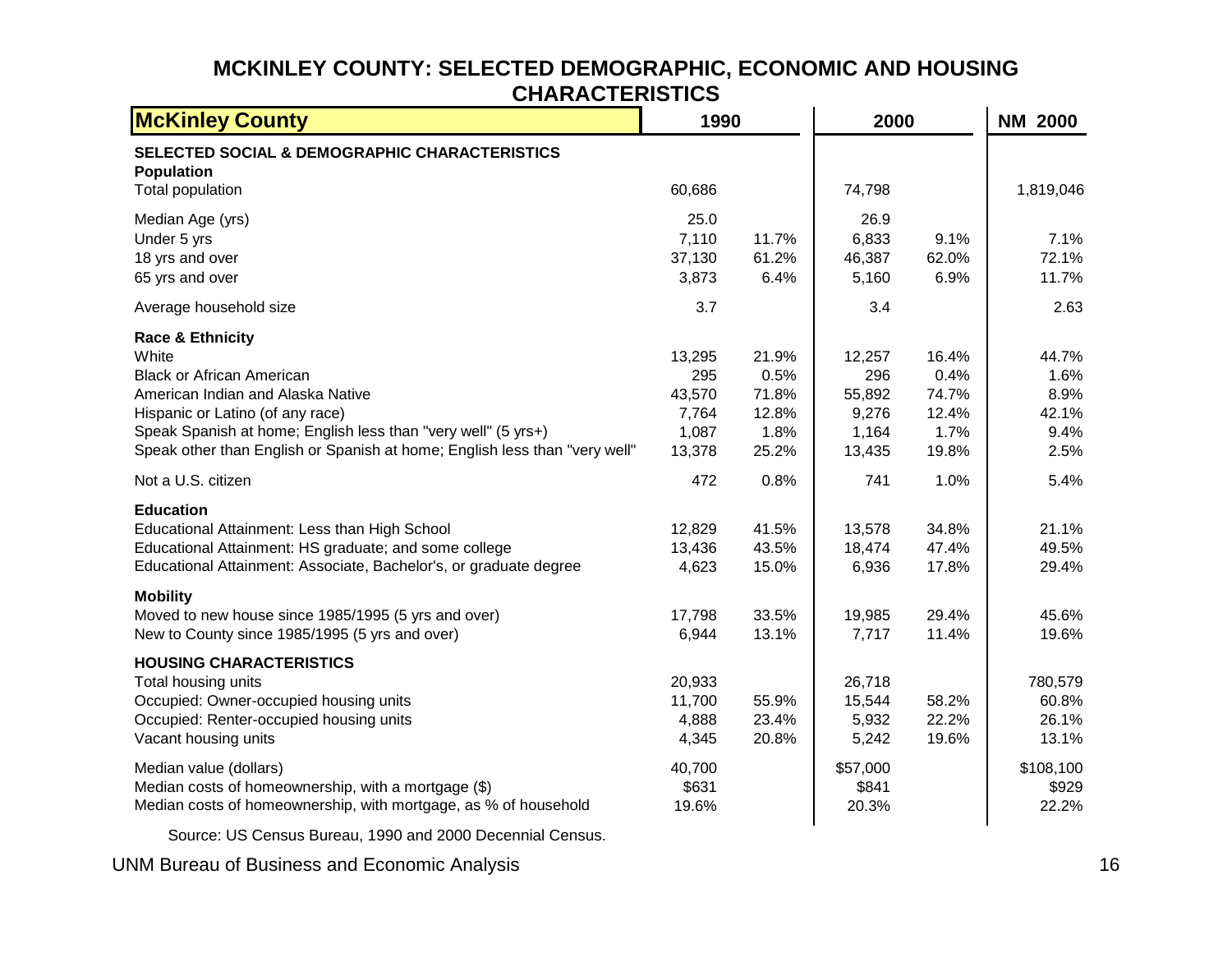## **MCKINLEY COUNTY: SELECTED DEMOGRAPHIC, ECONOMIC AND HOUSING CHARACTERISTICS CONTINUED**

<span id="page-19-1"></span>

| <b>McKinley County</b>                                                                                                                                                                          |                                   | 1990                            |                                   | 2000                            | <b>NM 2000</b>                  |  |
|-------------------------------------------------------------------------------------------------------------------------------------------------------------------------------------------------|-----------------------------------|---------------------------------|-----------------------------------|---------------------------------|---------------------------------|--|
| <b>ECONOMIC CHARACTERISTICS</b><br>Real per capita income (1999 dollars)                                                                                                                        | \$8,905                           |                                 | \$9,872                           |                                 | \$17,261                        |  |
| Median household income in 1989/1999 (dollars)                                                                                                                                                  | \$17,468                          |                                 | \$25,005                          |                                 | \$34,133                        |  |
| Households with earnings<br>Households with Social Security income<br>Households with public assistance income<br>Households with retirement income                                             | 13,397<br>3,030<br>2,917<br>1,428 | 79.4%<br>18.0%<br>17.3%<br>8.5% | 16,725<br>3,947<br>2,126<br>2,169 | 78.0%<br>18.4%<br>9.9%<br>10.1% | 79.5%<br>25.5%<br>4.7%<br>17.4% |  |
| <b>Poverty</b><br>Families below poverty level<br>Families with children under 18 yrs below poverty level<br>Families with children under 5 yrs below poverty level                             | 2,638<br>1,690<br>586             | 19.6%<br>54.9%<br>32.0%         | 5,303<br>1,640<br>519             | 31.9%<br>45.0%<br>33.1%         | 14.5%<br>29.7%<br>22.4%         |  |
| Female head, no husband present, below poverty level<br>Female head, no husband present, with children under 5 yrs, below<br>Female head, no husband present, with children under 18 yrs, below | 741<br>522<br>215                 | 24.0%<br>67.5%<br>53.0%         | 2,151<br>677<br>179               | 44.6%<br>59.2%<br>46.3%         | 34.1%<br>58.4%<br>49.5%         |  |
| Individuals below poverty level                                                                                                                                                                 | 26,118                            | 43.0%                           | 26,664                            | 35.6%                           | 18.1%                           |  |
| <b>LABOR CHARACTERISTICS</b><br>Labor force (with % of population 16 yrs and over)<br>Unemployed                                                                                                | 19,226<br>3,106                   | 34.4%<br>16.2%                  | 26,498<br>4,547<br>21,940         | 53.4%<br>17.2%                  | 61.8%<br>3.3%                   |  |
| <b>Class of Worker</b><br>Private wage and salary workers<br>Government workers<br>Self-employed workers<br>Unpaid family workers                                                               | 10,822<br>6,510<br>2,382<br>51    | 0.5<br>0.3<br>0.1<br>0.0        | 12,274<br>8,169<br>1,411<br>86    | 55.9%<br>37.2%<br>6.4%<br>0.4%  | 66.4%<br>22.7%<br>11.7%<br>0.4% |  |

<span id="page-19-0"></span>Source: US Census Bureau, 1990 and 2000 Decennial Census.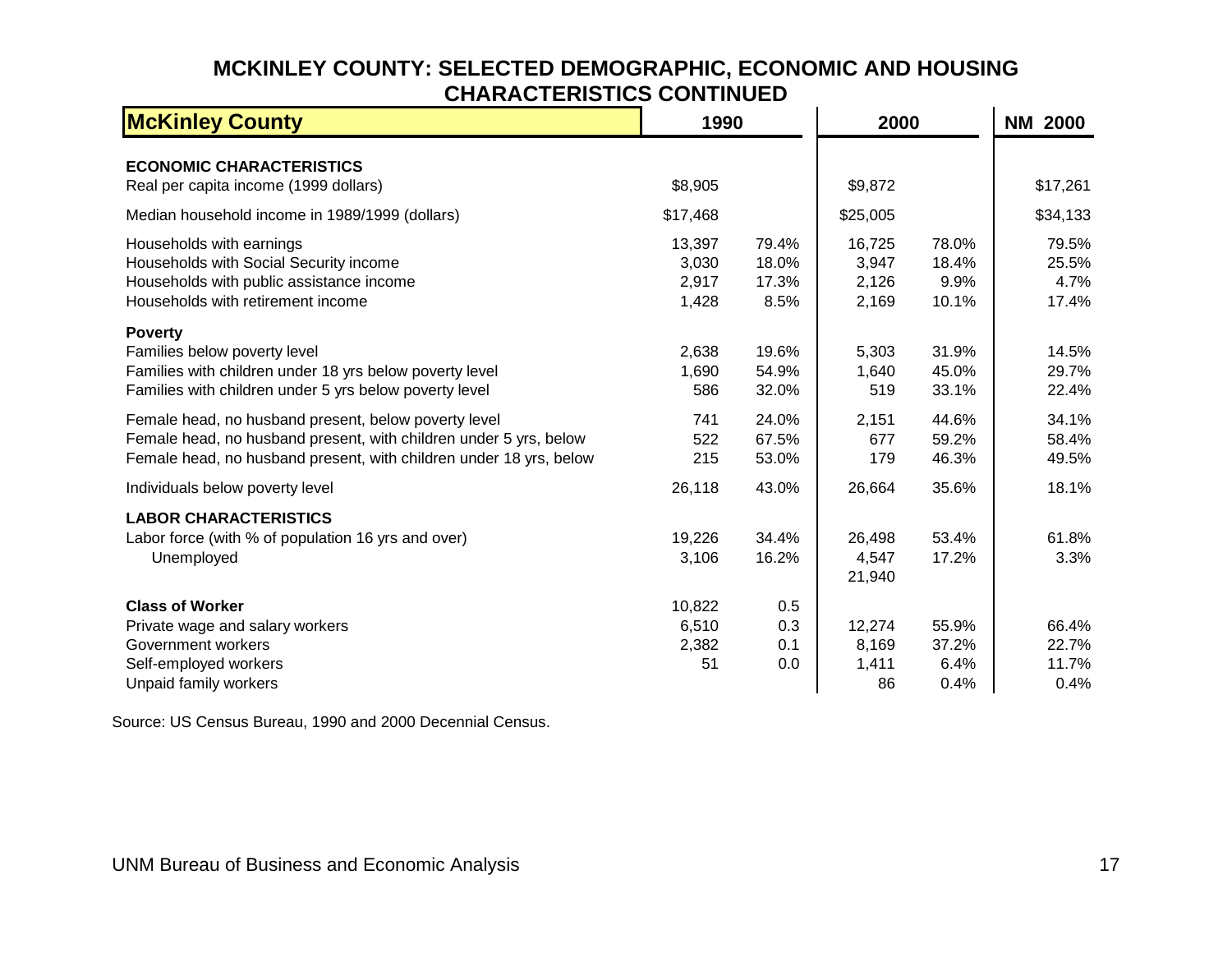### **GALLUP: TAXABLE GROSS RECEIPTS AND PULL FACTORS**

| <b>Gallup</b>                            |             | <b>TAXABLE GROSS</b><br><b>PULL FACTOR</b><br><b>RECEIPTS (\$)</b> |       |      |              | <b>NET GAIN/LOSS (\$)</b> |            |                | CHANGE (1989-2002) |  |
|------------------------------------------|-------------|--------------------------------------------------------------------|-------|------|--------------|---------------------------|------------|----------------|--------------------|--|
|                                          |             |                                                                    |       |      |              |                           | <b>TGR</b> | Real           | Pull               |  |
| <b>TOTAL TAXABLE GROSS RECEIPTS</b>      | 1989        | 2002                                                               | 1989  | 2002 | 1989         | 2002                      | Real       | Gain/Loss      | <b>Factor</b>      |  |
| <b>TOTAL AGRICULTURE</b>                 | $\mathbf 0$ | $\mathbf 0$                                                        | 0%    | 0%   | $-714,079$   | $-649,529$                |            |                |                    |  |
| <b>MINING</b>                            | 0           | $\mathbf{0}$                                                       | 0%    | 0%   | $-7,918,752$ | $-9,634,584$              |            |                |                    |  |
| <b>CONTRACT CONSTRUCTION</b>             | 17,561,787  | 24,327,316                                                         | 81%   | 76%  | $-4,124,626$ | $-7,647,947$              | -5%        | $-1,663,914$   | -6%                |  |
| <b>MANUFACTURING</b>                     | 5,903,956   | 8,416,224                                                          | 103%  | 100% | 156,397      | 28,455                    | $-2%$      | $-198,446$     | $-2%$              |  |
| <b>TRANSPORT, COMMUN, UTILITIES</b>      | 13,431,921  | 14,415,651                                                         | 68%   | 63%  | $-6,234,586$ | $-8,518,884$              | -26%       | 526,294        | -8%                |  |
| <b>WHOLESALE TRADE</b>                   | 5,287,702   | 15,154,832                                                         | 46%   | 91%  | $-6,231,711$ | $-1,552,860$              | 98%        | 7,488,146      | 98%                |  |
| <b>BUILDING MATERIALS</b>                | 4,544,150   | 7,495,614                                                          | 203%  | 449% | 2,300,462    | 5,827,761                 | 14%        | 2,490,235      | 122%               |  |
| <b>HARDWARE STORES</b>                   | 0           | 260,119                                                            | 0%    | 39%  | $-646,083$   | $-399,424$                |            | 537,918        |                    |  |
| <b>FARM EQUIPMENT DEALERS</b>            | 0           | $\mathbf 0$                                                        | 0%    | 0%   | $-224,390$   | $-304,816$                |            |                |                    |  |
| GENERAL MERCHANDISE EXCEPT DEPT          | 8,888,621   | 1,884,755                                                          | 489%  | 58%  | 7,070,420    | $-1,384,516$              | $-85%$     | $-11,642,327$  | $-88%$             |  |
| <b>DEPT STORES</b>                       | 39,093,645  | 20,183,691                                                         | 149%  | 289% | 12,891,796   | 13,211,473                | $-64%$     | $-5,492,028$   | 94%                |  |
| RETAIL FOOD STORES                       | 55,900,344  | 50,864,926                                                         | 400%  | 279% | 41,916,830   | 32,639,814                | $-37%$     | $-28,173,394$  | -30%               |  |
| MOTOR VEHICLE DEALERS                    | 8,592,845   | 13,208,497                                                         | 625%  | 590% | 7,218,509    | 10,970,570                | 6%         | 497,910        | $-6%$              |  |
| <b>GASOLINE SERVICE STATIONS</b>         | 4,868,063   | 4,915,061                                                          | 371%  | 259% | 3,556,214    | 3,014,948                 | $-30%$     | $-2, 144, 431$ | $-30%$             |  |
| MOBILE HOME DEALERS                      | $\mathbf 0$ | 368,753                                                            | 0%    | 57%  | $-454,014$   | $-283,211$                |            | 375,476        |                    |  |
| MISC VEHICLE AND AUTO ACCESSORY          | 7,823,894   | 12,912,305                                                         | 330%  | 398% | 5,452,054    | 9,666,272                 | 14%        | 1,756,396      | 21%                |  |
| APPAREL AND ACCESSORY STORES             | 10,790,913  | 15,638,571                                                         | 272%  | 332% | 6,820,410    | 10,930,493                | 0%         | 1,035,398      | 22%                |  |
| FURNITURE, HOME FURNISH                  | 6,394,519   | 4,344,788                                                          | 215%  | 136% | 3,423,426    | 1,146,865                 | -53%       | $-3,819,864$   | $-37%$             |  |
| <b>EATING AND DRINKING</b>               | 29,475,068  | 49,070,267                                                         | 308%  | 318% | 19,899,718   | 33,650,401                | 15%        | 4,779,761      | 3%                 |  |
| <b>LIQUOR DISPENSORS</b>                 | 9,652,699   | 7,626,713                                                          | 320%  | 411% | 6,633,266    | 5,769,202                 | $-46%$     | $-3,854,383$   | 28%                |  |
| DRUG AND PROPRIETARY STORES              | 7,323,471   | $\mathbf 0$                                                        | 239%  | 0%   | 4,256,979    | $-2,230,574$              | -100%      | $-8,406,627$   | -100%              |  |
| PACKAGE LIQUOR                           | 1,588,637   | $\Omega$                                                           | 219%  | 0%   | 863,096      | $-742,194$                | $-100%$    | $-1,994,380$   | -100%              |  |
| <b>MISC RETAILERS</b>                    | 20,535,513  | 170,098,719                                                        | 132%  | 561% | 4,923,789    | 139,779,203               | 471%       | 132,635,737    | 327%               |  |
| <b>TOTAL RETAIL TRADE</b>                | 217,771,151 | 369,707,530                                                        | 282%  | 379% | 140,592,237  | 272,097,017               | 17%        | 68,124,893     | 34%                |  |
| TOTAL FINANCE, INSURANCE AND REAL ESTATE | 4,119,091   | 5,770,860                                                          | 79%   | 82%  | $-1,127,555$ | $-1,304,718$              | $-3%$      | 331,147        | 4%                 |  |
| HOTELS, MOTELS                           | 9,266,505   | 14,657,108                                                         | 247%  | 275% | 5,518,961    | 9,334,564                 | 9%         | 1,327,620      | 11%                |  |
| PERSONAL SERVICES                        | 4,632,139   | 8,704,294                                                          | 181%  | 179% | 2,078,385    | 3,841,065                 | 30%        | 825,731        | $-1%$              |  |
| <b>MISC BUSINESS SERVICES</b>            | 4,856,245   | 9,377,263                                                          | 51%   | 59%  | $-4,735,385$ | $-6,426,247$              | 33%        | 443,880        | 17%                |  |
| <b>AUTO RENTAL, REPAIR</b>               | 4,981,556   | 9,643,720                                                          | 148%  | 173% | 1,611,171    | 4,069,923                 | 33%        | 1,732,426      | 17%                |  |
| <b>MISC REPAIR SERVICES</b>              | 1,292,384   | 1,854,519                                                          | 100%  | 99%  | $-3,283$     | $-22,953$                 | $-1%$      | $-18,191$      | $-1%$              |  |
| <b>MOTION PICTURES</b>                   | $\Omega$    | $\mathbf 0$                                                        | 0%    | 0%   | $-431,324$   | $-601,660$                |            |                |                    |  |
| <b>AMUSEMENT</b>                         | 1,757,628   | 1,038,796                                                          | 183%  | 109% | 795,840      | 86,903                    | -59%       | $-1,067,707$   | $-40%$             |  |
| PHSYCIANS, DENTISTS                      | 6,684,527   | 10,598,104                                                         | 99%   | 115% | $-52,118$    | 1,378,536                 | 9%         | 1,454,149      | 16%                |  |
| HOSPITALS AND OTHER HEALTH SERVICES      | 3,482,062   | 5,243,827                                                          | 80%   | 71%  | $-874,531$   | $-2,135,258$              | 4%         | $-866,482$     | $-11%$             |  |
| <b>LEGAL SERVICES</b>                    | 1,929,610   | 5,387,455                                                          | 51%   | 105% | $-1,844,334$ | 244,553                   | 92%        | 2,920,325      | 105%               |  |
| <b>EDUCATIONAL</b>                       | 137,006     | 88,307                                                             | 36%   | 9%   | $-248,303$   | $-943,177$                | $-56%$     | $-582,937$     | -76%               |  |
| <b>MISC SERVICES</b>                     | 6,860,748   | 22,023,456                                                         | 76%   | 61%  | $-2,130,159$ | $-13,959,128$             | 121%       | $-10,868,679$  | $-20%$             |  |
| ENGINEERING AND ARCHITECTURAL            | $\mathbf 0$ | 784,942                                                            | $0\%$ | 19%  | $-2,862,398$ | $-3,340,388$              |            | 812,397        |                    |  |
| <b>TOTAL SERVICES</b>                    | 46,932,735  | 93,438,399                                                         | 79%   | 86%  | -12,851,409  | -15,376,736               | 37%        | 3,268,171      | 9%                 |  |
| <b>TOTAL TAXABLE GROSS RECIEPTS</b>      | 322.041.032 | 544.169.564                                                        | 205%  | 173% | 164.866.537  | 228.715.476               | 16%        | $-10.473.960$  | $-16%$             |  |

<span id="page-20-0"></span>**Source:** NM Taxation & Revenue Department; US Census Bureau. Calculations by BBER.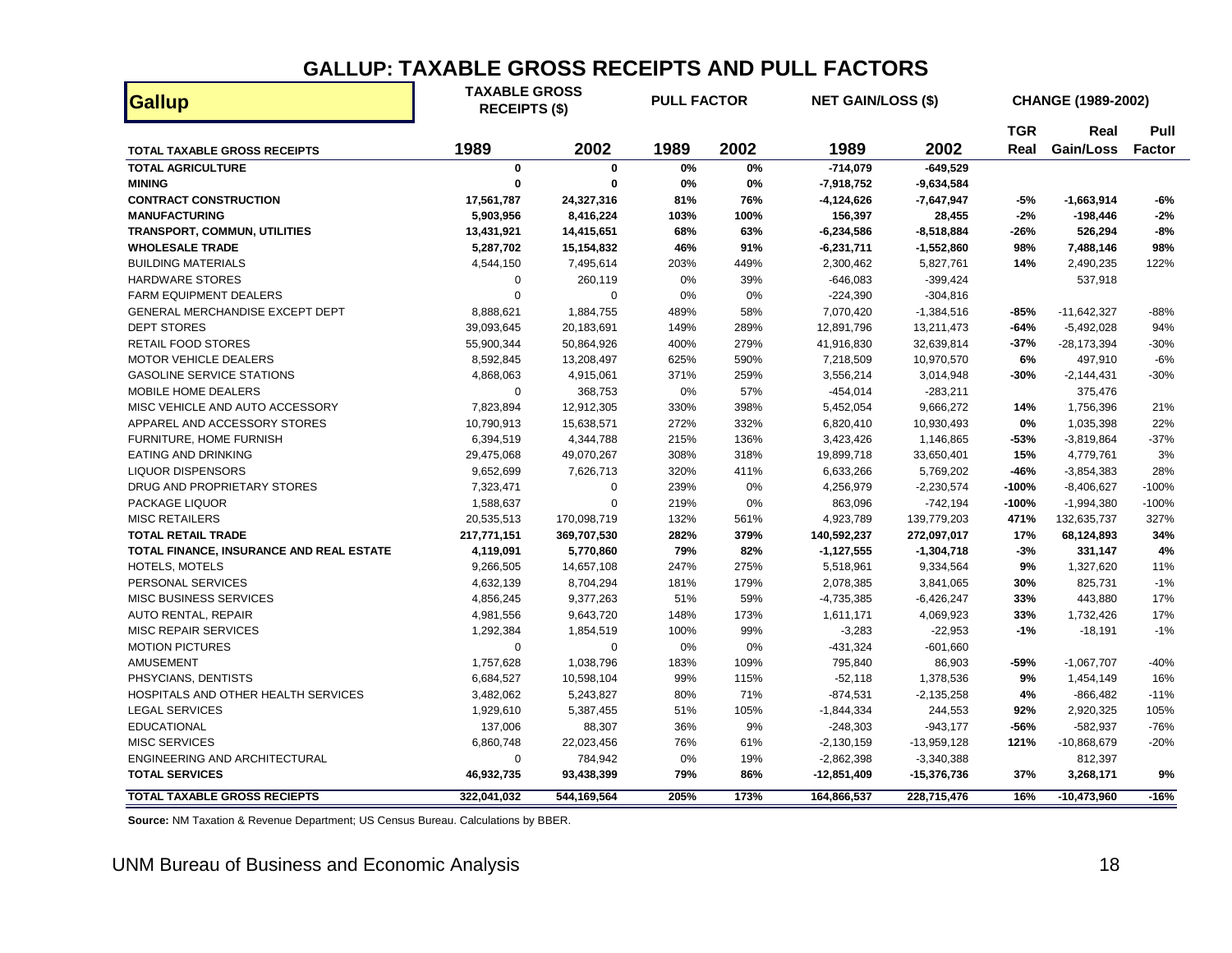#### **GALLUP TAXABLE GROSS RECEIPTS, GAIN/LOSS, BY INDUSTRY, 2002**



<span id="page-21-0"></span>Source: New Mexico Tax and Revenues Department, 2002; calculations by UNM/BBER.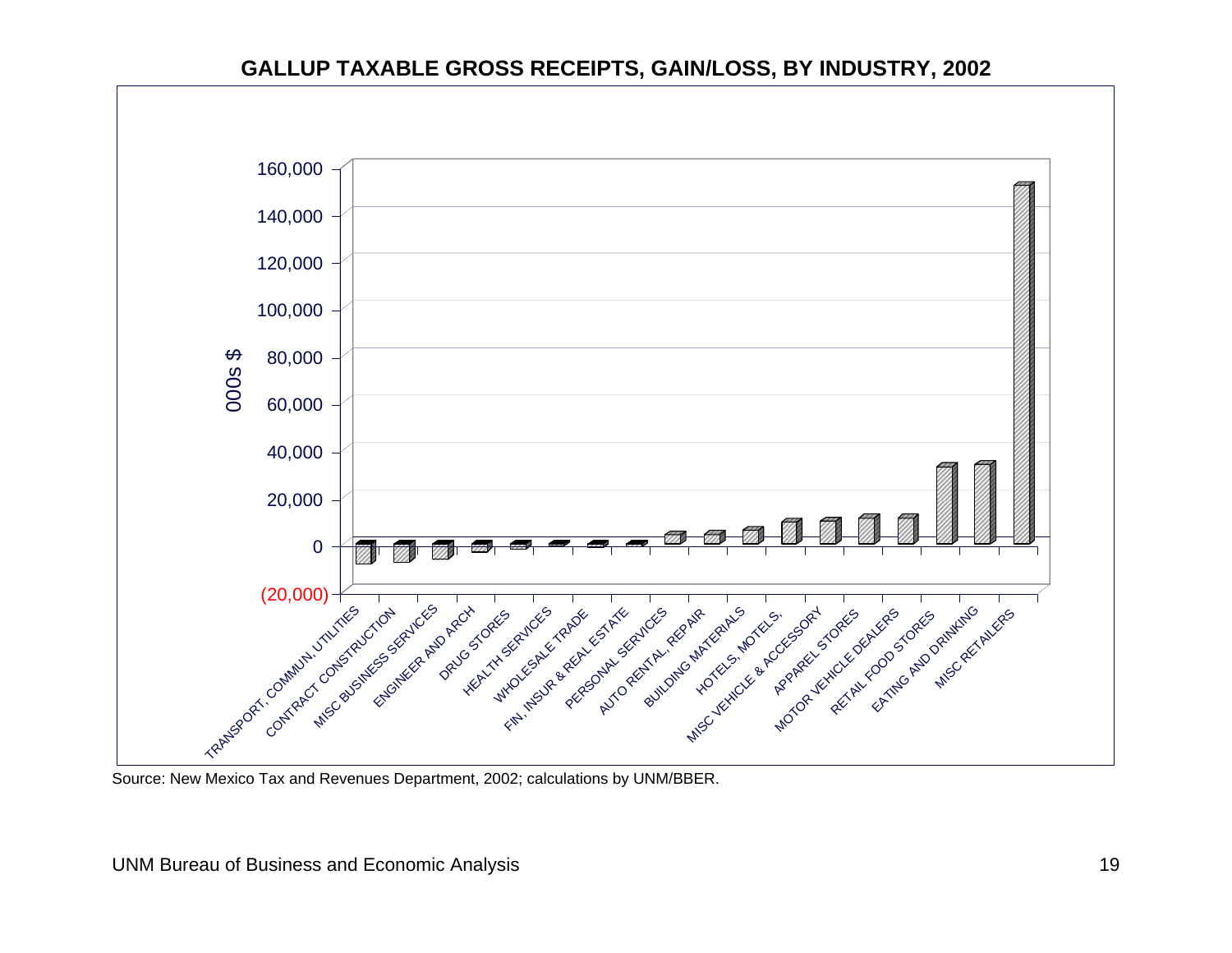### **MCKINLEY COUNTY: TAXABLE GROSS RECEIPTS AND PULL FACTORS**

| <b>McKinley County</b>                   | <b>TAXABLE GROSS</b><br><b>RECEIPTS (\$)</b> |             | <b>PULL FACTOR</b> |      | <b>NET GAIN/LOSS (\$)</b> |                 |         | CHANGE (1989-2002)                |
|------------------------------------------|----------------------------------------------|-------------|--------------------|------|---------------------------|-----------------|---------|-----------------------------------|
|                                          | 1989                                         | 2002        | 1989               | 2002 | 1,989                     | 2,002           |         | Real<br><b>TGR Real Gain/Loss</b> |
| TOTAL TAXABLE GROSS RECEIPTS             |                                              |             |                    |      |                           |                 |         |                                   |
| <b>TOTAL AGRICULTURE</b>                 | 314,857                                      | 168,692     | 22%                | 11%  | $-1, 105, 288$            | $-1,329,638$    | $-63%$  | 273,920                           |
| <b>MINING</b>                            | 2,183,437                                    | 1,599,647   | 14%                | 7%   | $-13,565,193$             | $-20,625,383$   | -50%    | $-944,914$                        |
| <b>CONTRACT CONSTRUCTION</b>             | 44,883,221                                   | 77,006,770  | 104%               | 104% | 1,753,786                 | 3,246,329       | 18%     | 701,924                           |
| <b>MANUFACTURING</b>                     | 20,137,676                                   | 21,265,328  | 176%               | 110% | 8,707,063                 | 1,916,448       | $-27%$  | $-10,715,816$                     |
| <b>TRANSPORT, COMMUN, UTILITIES</b>      | 32,567,519                                   | 41,027,950  | 83%                | 78%  | $-6,544,774$              | -11,877,366     | $-13%$  | $-2,382,166$                      |
| <b>WHOLESALE TRADE</b>                   | 29,906,425                                   | 36,035,949  | 131%               | 93%  | 6,996,884                 | $-2,505,305$    | $-17%$  | $-12,656,429$                     |
| <b>BUILDING MATERIALS</b>                | 5,758,875                                    | 4,727,185   | 129%               | 123% | 1,296,681                 | 879,786         | -43%    | $-1,001,447$                      |
| HARDWARE STORES                          | $\mathbf 0$                                  | 260,119     | 0%                 | 17%  | $-1,284,916$              | $-1,261,312$    |         | 602,852                           |
| GENERAL MERCHANDISE EXCEPT DEPT          | 14,740,621                                   | 6,448,384   | 408%               | 86%  | 11,124,625                | $-1,093,161$    | -70%    | $-17,232,838$                     |
| <b>DEPT STORES</b>                       | 39,093,645                                   | 17,283,513  | 75%                | 107% | $-13,015,985$             | 1,200,021       | $-70%$  | 20,083,696                        |
| <b>RETAIL FOOD STORES</b>                | 63,674,479                                   | 50,367,373  | 229%               | 120% | 35,864,391                | 8,325,740       | -45%    | -43,706,550                       |
| <b>MOTOR VEHICLE DEALERS</b>             | 8,673,804                                    | 13,215,563  | 317%               | 256% | 5,940,557                 | 8,053,120       | 5%      | $-565,479$                        |
| <b>GASOLINE SERVICE STATIONS</b>         | 5,279,220                                    | 12,850,183  | 202%               | 293% | 2,670,246                 | 8,467,008       | 68%     | 4,592,998                         |
| MOBILE HOME DEALERS                      | 0                                            | 1,492,742   | 0%                 | 99%  | $-902,933$                | $-11,206$       |         | 1,298,776                         |
| MISC VEHICLE AND AUTO ACCESSORY          | 8,161,952                                    | 13,801,635  | 173%               | 184% | 3,444,893                 | 6,313,696       | 17%     | 1,315,823                         |
| APPAREL AND ACCESSORY STORES             | 10,790,913                                   | 15,691,071  | 137%               | 144% | 2,894,469                 | 4,830,491       | 0%      | 631,176                           |
| FURNITURE, HOME FURNISH                  | 6,398,699                                    | 4,346,415   | 108%               | 59%  | 489,858                   | $-3,030,544$    | -53%    | $-3,741,234$                      |
| <b>EATING AND DRINKING</b>               | 30,953,048                                   | 51,582,742  | 163%               | 145% | 11,909,814                | 16,012,240      | 15%     | $-1,266,595$                      |
| <b>LIQUOR DISPENSORS</b>                 | 13,071,660                                   | 14,345,540  | 218%               | 335% | 7,066,681                 | 10,060,638      | $-24%$  | $-191,748$                        |
| DRUG AND PROPRIETARY STORES              | 7,323,471                                    | $\Omega$    | 120%               | 0%   | 1,224,903                 | $-5,145,481$    | $-100%$ | $-6,922,579$                      |
| PACKAGE LIQUOR                           | 2,456,190                                    | 1,508,015   | 170%               | 88%  | 1,013,252                 | $-204,076$      | -58%    | $-1,674,108$                      |
| <b>MISC RETAILERS</b>                    | 195,643,265                                  | 310,676,456 | 630%               | 444% | 164,595,031               | 240,735,487     | 9%      | 1,939,954                         |
| <b>TOTAL RETAIL TRADE</b>                | 413,547,115                                  | 547,005,053 | 269%               | 243% | 260,055,480               | 321,837,417     | $-9%$   | $-55,452,751$                     |
| TOTAL FINANCE, INSURANCE AND REAL ESTATE | 4,224,481                                    | 6,119,438   | 40%                | 37%  | $-6,209,928$              | $-10,202,484$   | 0%      | $-1,193,081$                      |
| HOTELS, MOTELS                           | 9,291,206                                    | 14,711,675  | 125%               | 120% | 1,838,177                 | 2,433,646       | 9%      | $-233,194$                        |
| PERSONAL SERVICES                        | 4,782,738                                    | 9,150,246   | 94%                | 82%  | $-296,108$                | $-2,068,235$    | 32%     | $-1,638,639$                      |
| <b>MISC BUSINESS SERVICES</b>            | 5,509,742                                    | 10,303,081  | 29%                | 28%  | $-13,565,869$             | $-26, 152, 407$ | 29%     | $-6,470,958$                      |
| <b>AUTO RENTAL, REPAIR</b>               | 5,498,853                                    | 11,435,704  | 82%                | 89%  | $-1,204,091$              | $-1,421,914$    | 43%     | 324,989                           |
| <b>MISC REPAIR SERVICES</b>              | 1,451,348                                    | 2,635,261   | 56%                | 61%  | $-1,125,444$              | $-1,695,686$    | 25%     | $-62,886$                         |
| AMUSEMENT                                | 1,917,041                                    | 1,200,557   | 100%               | 55%  | 4,259                     | $-995,268$      | $-57%$  | $-1,001,448$                      |
| PHSYCIANS, DENTISTS                      | 6,687,807                                    | 10,658,620  | 50%                | 50%  | $-6,709,877$              | $-10,609,052$   | 10%     | $-874,319$                        |
| HOSPITALS AND OTHER HEALTH SERVICES      | 3,616,560                                    | 6,643,827   | 42%                | 39%  | $-5,047,732$              | $-10,378,224$   | 27%     | $-3,054,942$                      |
| <b>LEGAL SERVICES</b>                    | 1,929,610                                    | 5,543,731   | 26%                | 47%  | $-5,575,923$              | $-6,319,900$    | 98%     | 1,769,685                         |
| <b>EDUCATIONAL</b>                       | 45,280                                       | 206,755     | 6%                 | 9%   | $-721,014$                | $-2,172,670$    | 215%    | $-1,126,618$                      |
| NON-PROFIT ORGANIZATION                  | 17,216                                       | $\mathbf 0$ | 4%                 | 0%   | $-392,515$                | $-242,365$      | $-100%$ | 327,099                           |
| <b>MISC SERVICES</b>                     | 8,156,715                                    | 32,302,689  | 46%                | 39%  | $-9,724,193$              | $-50,701,827$   | 173%    | $-36,593,905$                     |
| ENGINEERING AND ARCHITECTURAL            | 2,269,212                                    | 919,553     | 40%                | 10%  | $-3,423,458$              | $-8,596,747$    | $-72%$  | $-3,629,972$                      |
| <b>TOTAL SERVICES</b>                    | 51,326,071                                   | 108,325,966 | 43%                | 43%  | $-67,571,247$             | -142,688,459    | 45%     | -44,655,657                       |
| <b>TOTAL TAXABLE GROSS RECIEPTS</b>      | 612,939,657                                  | 852,907,307 | 196%               | 117% | 300,354,665               | 125,218,767     | $-4%$   | $-310,537,719$                    |

<span id="page-22-0"></span>**Source:** NM Taxation & Revenue Department; US Census Bureau. Calculations by BBER.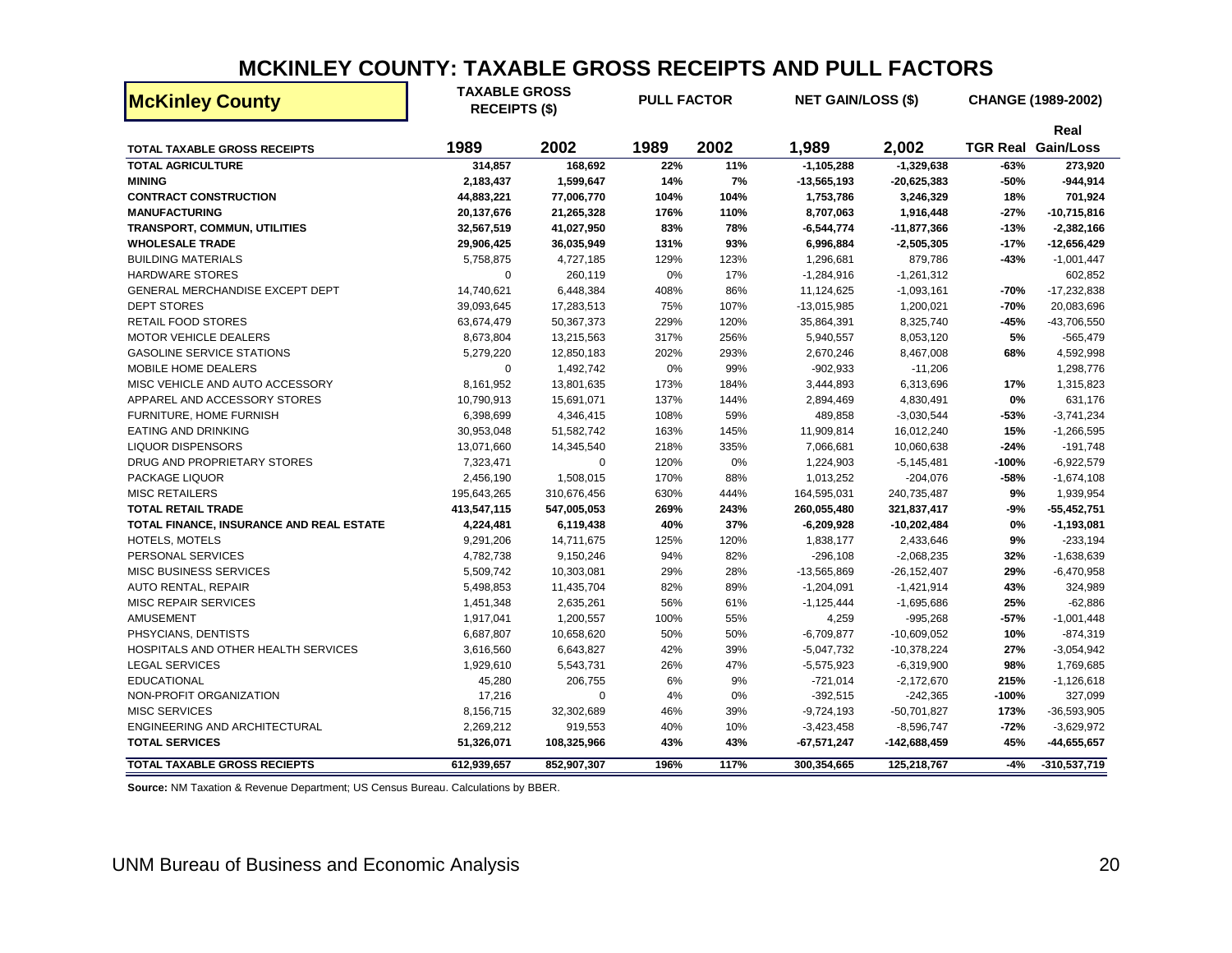### <span id="page-23-0"></span>**LOCATION QUOTIENT: GALLUP EMPLOYMENT, BY INDUSTRY, IN RELATION TO MCKINLEY COUNTY, THE NE COUNTY REGION, AND NEW MEXICO; MCKINLEY COUNTY INDUSTRIES IN RELATION TO NEW MEXICO**

|                                                                  | Gallup                    | <b>INICIALITIEY</b><br>County |           |
|------------------------------------------------------------------|---------------------------|-------------------------------|-----------|
| <b>Base Geography</b>                                            | <b>McKinley</b><br>County | <b>NM</b>                     | <b>NM</b> |
| Total                                                            | 1.00                      | 1.00                          | 1.00      |
| Agriculture; forestry; fishing and hunting; and mining           | 0.77                      | 0.43                          | 0.56      |
| Agriculture; forestry; fishing and hunting                       | 0.82                      | 0.38                          | 0.46      |
| <b>Mining</b>                                                    | 0.73                      | 0.49                          | 0.68      |
| <b>Construction</b>                                              | 0.66                      | 0.62                          | 0.93      |
| Manufacturing                                                    | 0.62                      | 0.59                          | 0.95      |
| Wholesale trade                                                  | 1.42                      | 1.70                          | 1.20      |
| <b>Retail trade</b>                                              | 1.13                      | 1.26                          | 1.12      |
| Transportation and warehousing; and utilities                    | 0.95                      | 0.88                          | 0.92      |
| <b>Transportation and warehousing</b>                            | 0.77                      | 0.65                          | 0.84      |
| <b>Utilities</b>                                                 | 1.32                      | 1.54                          | 1.16      |
| <b>Information</b>                                               | 1.42                      | 0.62                          | 0.44      |
| Finance; insurance; real estate and rental and leasing           | 1.45                      | 0.92                          | 0.64      |
| <b>Finance and insurance</b>                                     | 1.52                      | 0.96                          | 0.63      |
| Real estate and rental and leasing                               | 1.33                      | 0.85                          | 0.64      |
| Professional; scientific; management; administrative; and waste  |                           |                               |           |
| management services                                              | 0.98                      | 0.38                          | 0.39      |
| Professional; scientific; and technical services                 | 1.29                      | 0.45                          | 0.34      |
| Management of companies and enterprises                          | 0.00                      | 0.00                          | 0.00      |
| Administrative and support and waste management services         | 0.53                      | 0.25                          | 0.47      |
| <b>Educational: health and social services</b>                   | 0.97                      | 1.45                          | 1.49      |
| <b>Educational services</b>                                      | 0.88                      | 1.42                          | 1.63      |
| <b>Health care and social assistance</b>                         | 1.09                      | 1.48                          | 1.36      |
| Arts; entertainment; recreation; accommodation and food services | 1.34                      | 1.13                          | 0.84      |
| Arts; entertainment; and recreation                              | 1.41                      | 0.76                          | 0.54      |
| <b>Accommodation and food services</b>                           | 1.33                      | 1.24                          | 0.94      |
| Other services (except public administration)                    | 1.05                      | 0.97                          | 0.92      |
| <b>Public administration</b>                                     | 0.83                      | 0.98                          | 1.18      |

**Source: Census 2000 Summary File 3 (SF 3) - Sample Data; P49. SEX BY INDUSTRY FOR THE EMPLOYED CIVILIAN POPULATION 16 YEARS AND OVER [55] - Universe: Employed civilian population 16 years and over.** 

**McKinley**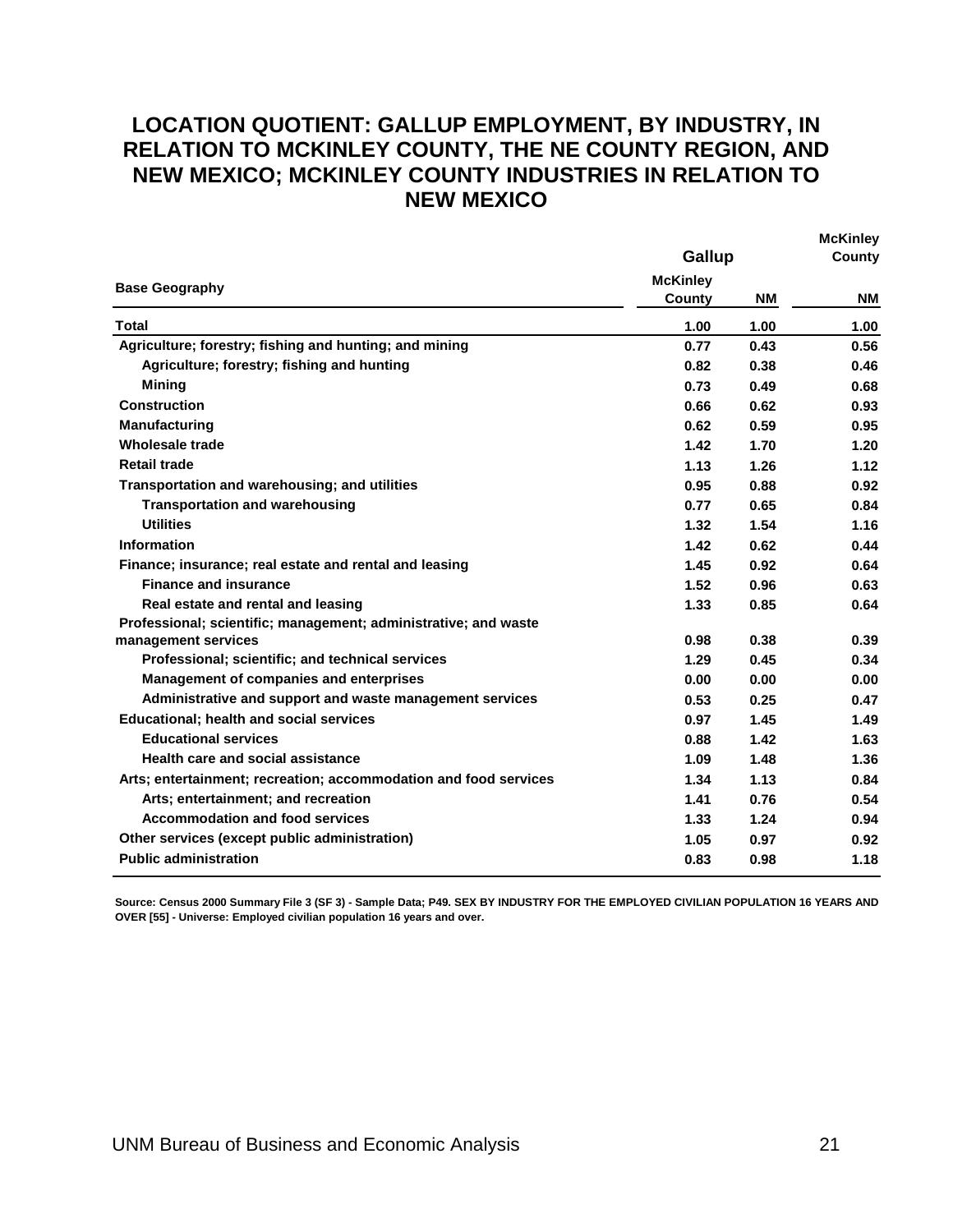## <span id="page-24-0"></span>**LOCATION QUOTIENT: GALLUP EMPLOYMENT, BY OCCUPATION, IN RELATION TO MCKINLEY COUNTY AND NEW MEXICO; MCKINLEY COUNTY INDUSTRIES IN RELATION TO NEW MEXICO**

|                                                                               |        |      | <b>McKinley</b> |
|-------------------------------------------------------------------------------|--------|------|-----------------|
|                                                                               | Gallup |      | County          |
| <b>Base Geography</b>                                                         | County | ΝM   | ΝM              |
| Total                                                                         | 1.00   | 1.00 | 1.00            |
| Management; professional; and related occupations                             | 1.20   | 1.14 | 0.95            |
| Management; business; and financial operations occupations                    | 1.30   | 0.96 | 0.74            |
| Management occupations; except farmers and farm managers                      | 1.37   | 1.13 | 0.83            |
| <b>Farmers and farm managers</b>                                              | 1.18   | 0.27 | 0.23            |
| <b>Business and financial operations occupations</b>                          | 1.12   | 0.71 | 0.64            |
| <b>Business operations specialists</b>                                        | 0.81   | 0.53 | 0.66            |
| <b>Financial specialists</b>                                                  | 1.42   | 0.88 | 0.62            |
| Professional and related occupations                                          | 1.16   | 1.25 | 1.07            |
| <b>Computer and mathematical occupations</b>                                  | 0.80   | 0.19 | 0.24            |
| Architecture and engineering occupations                                      | 1.23   | 0.49 | 0.40            |
| Architects; surveyors; cartographers; and engineers                           | 1.52   | 0.47 | 0.31            |
| Drafters; engineering; and mapping technicians                                | 0.93   | 0.52 | 0.57            |
| Life; physical; and social science occupations                                | 0.95   | 0.44 | 0.46            |
| <b>Community and social services occupations</b>                              | 0.91   | 1.79 | 1.97            |
| <b>Legal occupations</b>                                                      | 1.43   | 0.90 | 0.63            |
| Education; training; and library occupations                                  | 0.97   | 1.53 | 1.58            |
| Arts; design; entertainment; sports; and media occupations                    | 0.98   | 0.52 | 0.53            |
| Healthcare practitioners and technical occupations                            | 1.69   | 2.18 | 1.29            |
| Health diagnosing and treating practitioners and technical occupations        | 1.88   | 2.67 | 1.42            |
| <b>Health technologists and technicians</b>                                   | 1.00   | 0.96 | 0.96            |
| <b>Service occupations</b>                                                    | 0.96   | 0.94 | 0.98            |
| <b>Healthcare support occupations</b>                                         | 0.63   | 0.70 | 1.10            |
| Protective service occupations                                                | 1.02   | 0.86 | 0.85            |
| Fire fighting; prevention; and law enforcement workers; including supervisors | 1.35   | 1.25 | 0.92            |
| Other protective service workers; including supervisors                       | 0.44   | 0.33 | 0.74            |
| Food preparation and serving related occupations                              | 1.25   | 1.10 | 0.88            |
| Building and grounds cleaning and maintenance occupations                     | 0.78   | 0.87 | 1.11            |
| Personal care and service occupations                                         | 0.90   | 0.93 | 1.03            |
| Sales and office occupations                                                  | 1.06   | 1.01 | 0.96            |
| Sales and related occupations                                                 | 1.18   | 1.22 | 1.04            |
| Office and administrative support occupations                                 | 0.95   | 0.85 | 0.89            |
| Farming; fishing; and forestry occupations                                    | 1.05   | 0.72 | 0.69            |
| Construction; extraction; and maintenance occupations                         | 0.78   | 0.82 | 1.05            |
| <b>Construction and extraction occupations</b>                                | 0.64   | 0.72 | 1.13            |
| Supervisors; construction and extraction workers                              | 0.64   | 0.42 | 0.66            |
| <b>Construction trades workers</b>                                            | 0.66   | 0.84 | 1.27            |
| <b>Extraction workers</b>                                                     | 0.00   | 0.00 | 0.41            |
| Installation; maintenance; and repair occupations                             | 1.06   | 0.98 | 0.92            |
| Production; transportation; and material moving occupations                   | 0.66   | 0.83 | 1.26            |
| <b>Production occupations</b>                                                 | 0.46   | 0.64 | 1.39            |
| Transportation and material moving occupations                                | 0.89   | 1.01 | 1.14            |
| Supervisors; transportation and material moving workers                       | 0.00   | 0.00 | 1.09            |
| Aircraft and traffic control occupations                                      |        | 0.00 | 0.00            |
| Motor vehicle operators                                                       | 0.86   | 1.05 | 1.23            |
| Rail; water and other transportation occupations                              | 1.24   | 2.25 | 1.81            |
| <b>Material moving workers</b>                                                | 0.94   | 0.90 | 0.96            |

**Source: Census 2000 Summary File 3 (SF 3) - Sample Data; P50. SEX BY OCCUPATION FOR THE EMPLOYED CIVILIAN POPULATION 16 YEARS AND OVER [95] - Universe: Employed civilian population 16 years and over.**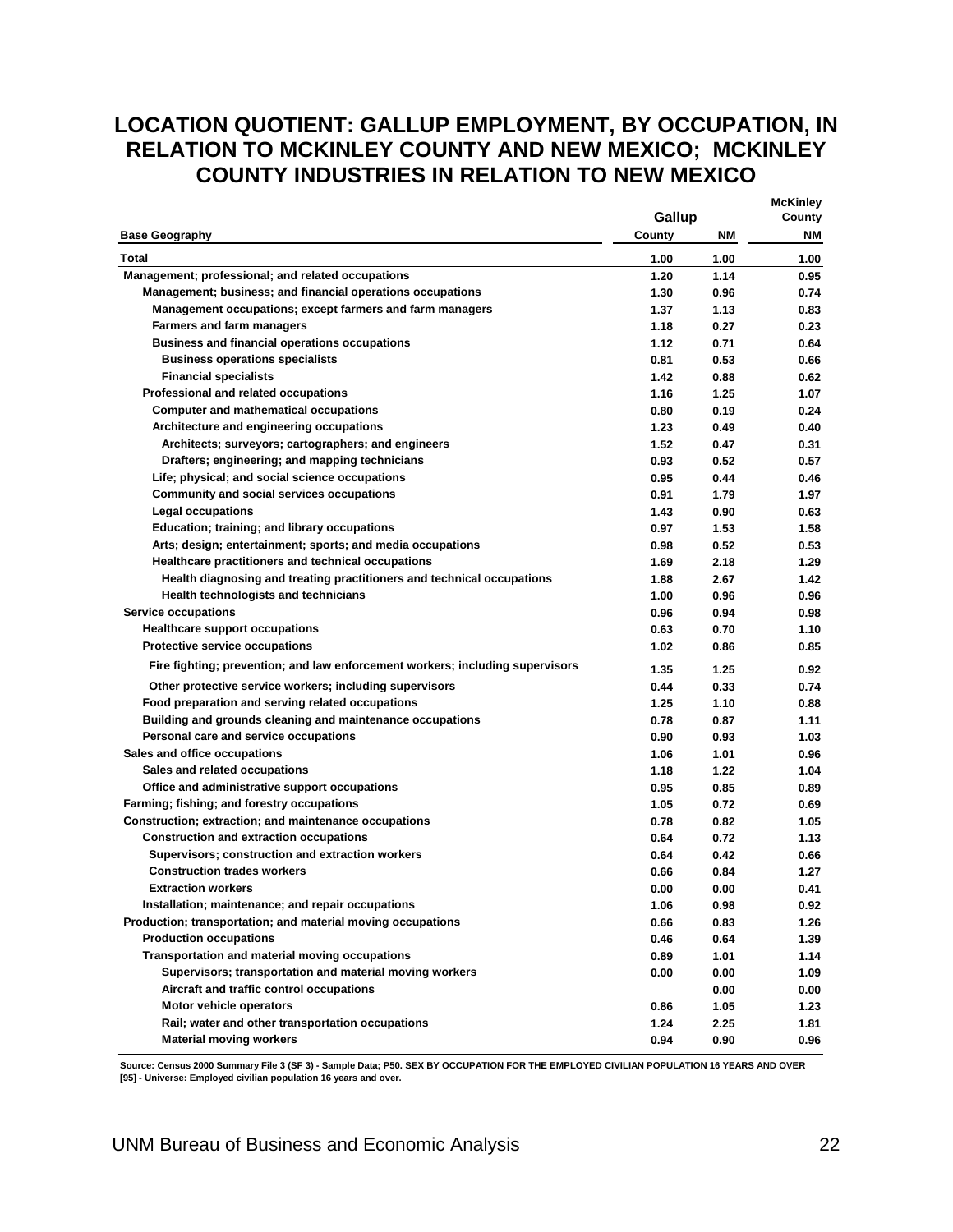### <span id="page-25-0"></span>**LOCATION QUOTIENT: GALLUP EMPLOYMENT, BY BUSINESS OWNERSHIP, IN RELATION TO MCKINLEY COUNTY, THE NE COUNTY REGION, AND NEW MEXICO; MCKINLEY COUNTY INDUSTRIES IN RELATION TO NEW MEXICO**

|                                                        | Gallup |           | <b>McKinley</b><br>County |
|--------------------------------------------------------|--------|-----------|---------------------------|
| <b>Base Geography</b>                                  | County | <b>NM</b> | NM.                       |
| Total                                                  | 1.00   | 1.00      | 1.00                      |
| Private for-profit wage and salary workers             | 0.97   | 0.97      | 1.00                      |
| Employee of private company                            | 1.42   | 1.53      | 1.07                      |
| Self-employed in own incorporated business             | 0.93   | 1.56      | 1.68                      |
| Private not-for-profit wage and salary workers         | 0.73   | 1.92      | 2.63                      |
| Local government workers                               | 0.86   | 0.93      | 1.08                      |
| State government workers                               | 0.54   | 1.60      | 2.94                      |
| Federal government workers                             | 0.65   | 0.65      | 1.00                      |
| Self-employed workers in own not incorporated business | 0.08   | 0.09      | 1.17                      |
| Unpaid family workers                                  | 0.64   | 0.03      | 0.05                      |

Source: Census 2000 Summary File 3 (SF 3) - Sample Data; P51. SEX BY INDUSTRY BY CLASS OF WORKER FOR THE EMPLOYED CIVILIAN POPULATION 16 YEARS AND OVER [65] - Universe: Employed civilian population 16 years and over.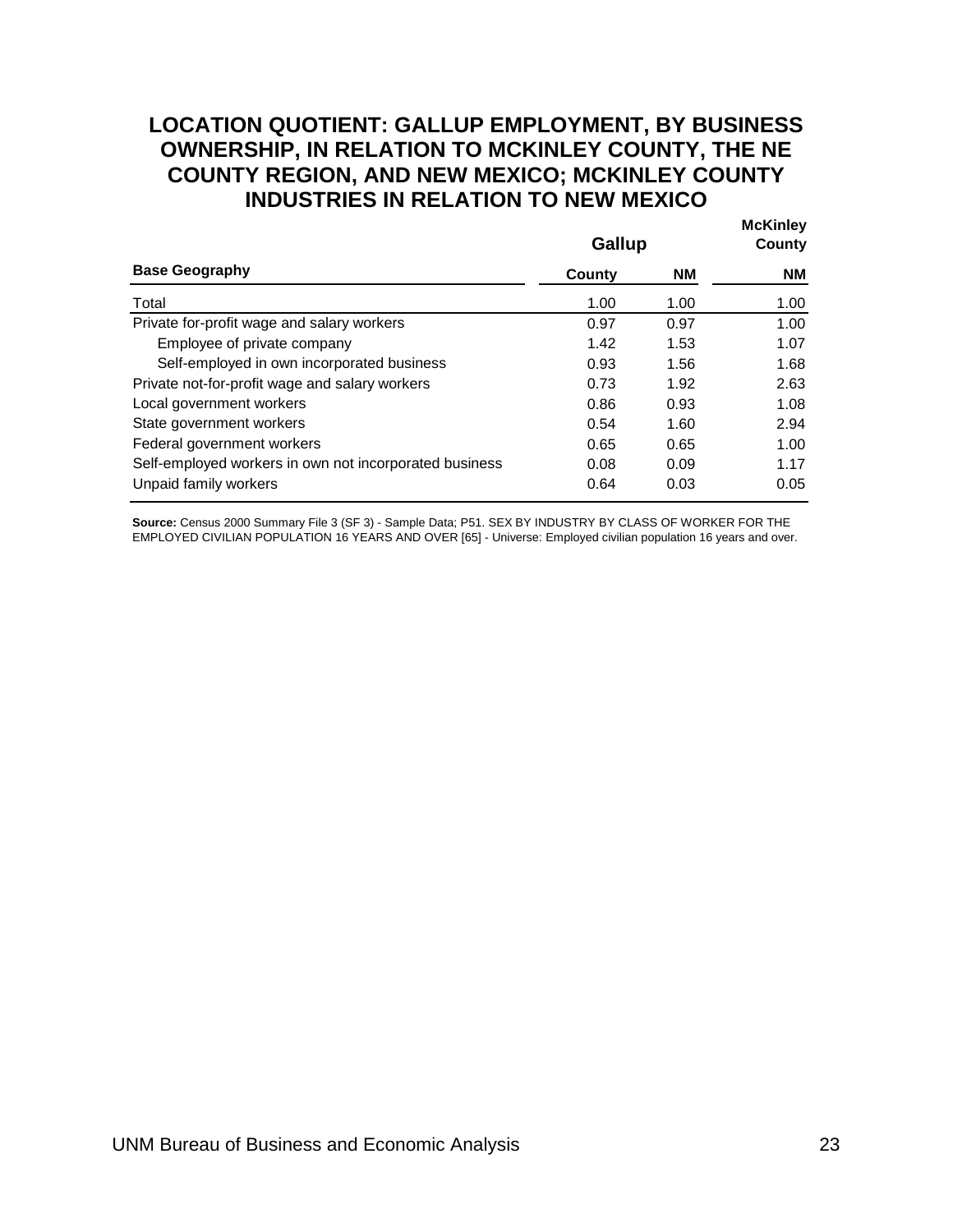

#### **GALLUP EMPLOYMENT LOCATION QUOTIENTS, BY INDUSTRY, 2004**

<span id="page-26-0"></span>UNM Bureau of Business and Economic Analysis 24

Source: Census 2000 Summary File 3 (SF 3) - Sample Data; P49. Calculations by UNM/BBER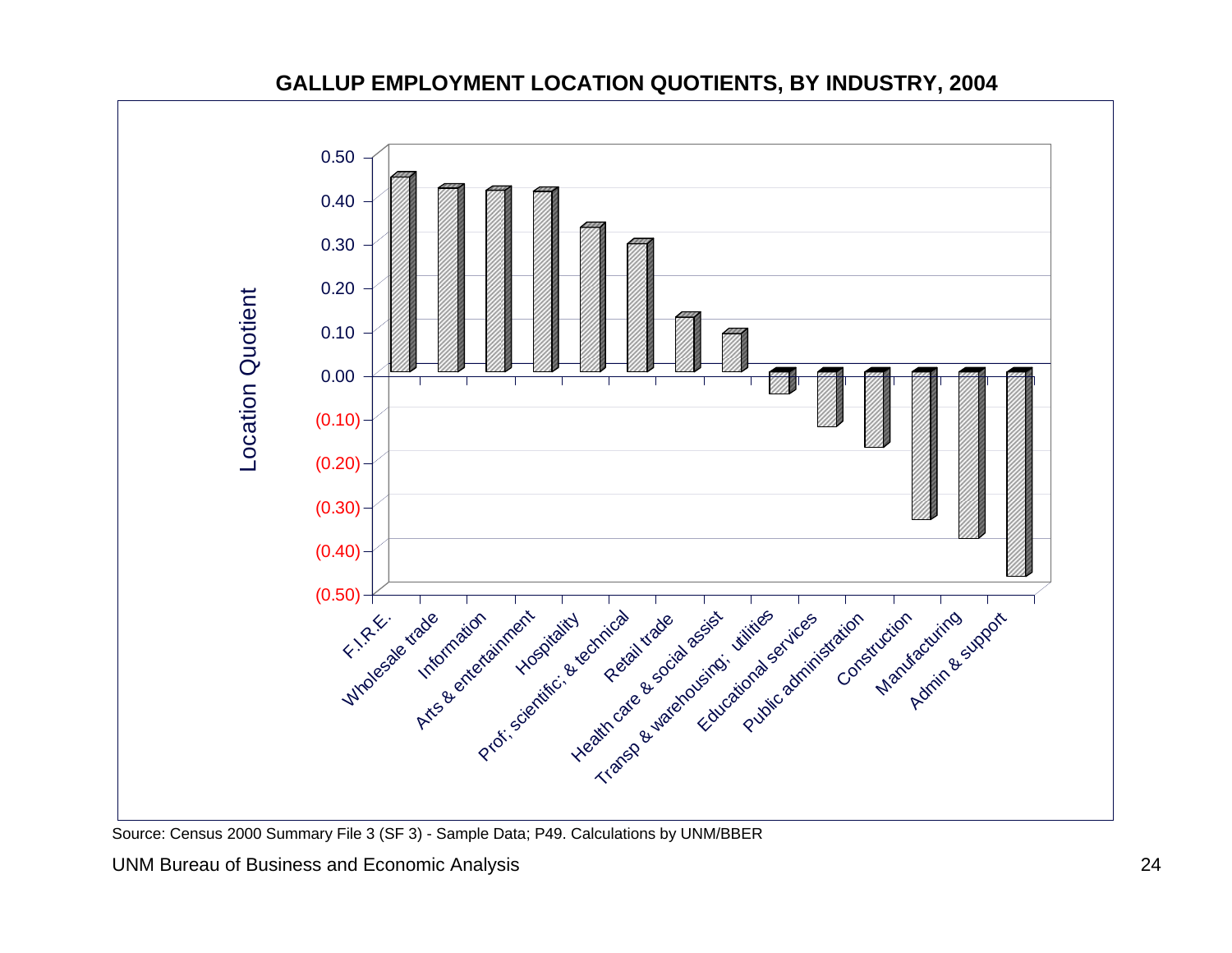#### **GALLUP MAINSTREET BOUNDARIES**

<span id="page-27-0"></span>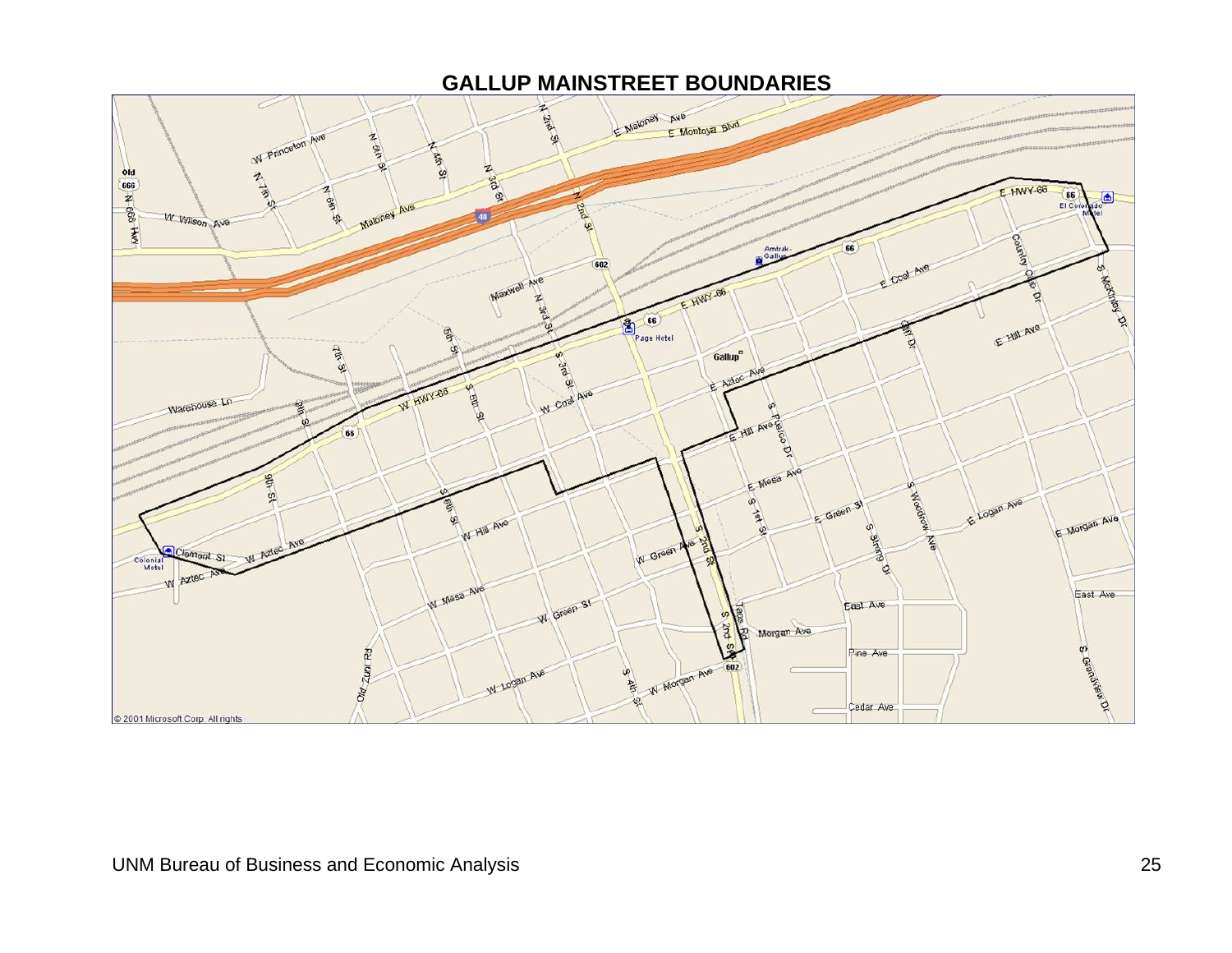|           | <b>NAICS Sector</b>                                      | <b>MS</b>      | <b>Other</b> | ℅     |
|-----------|----------------------------------------------------------|----------------|--------------|-------|
|           |                                                          |                |              |       |
| 22        | <b>Utilities</b>                                         | 1              | $\mathbf{2}$ | 33%   |
| 23        | <b>Construction</b>                                      | 3              | 62           | 5%    |
| $31 - 33$ | <b>Manufacturing</b>                                     | 9              | 18           | 33%   |
| 42        | <b>Wholesale trade</b>                                   | 8              | 41           | 16%   |
| 44-45     | <b>Retail Trade</b>                                      | 46             | 159          | 22%   |
| 48-49     | <b>Transportation &amp; Warehousing</b>                  | $\overline{2}$ | 22           | 8%    |
| 51        | <b>Information</b>                                       | $\overline{7}$ | 15           | 32%   |
| 52        | <b>Finance &amp; Insurance</b>                           | 19             | 51           | 27%   |
| 53        | <b>Real Estate, Rental &amp; Leasing</b>                 | $\overline{7}$ | 45           | 13%   |
| 54        | <b>Professional, Scientific &amp; Technical Services</b> | 13             | 41           | 24%   |
| 55        | <b>Mgt of Companies</b>                                  | 1              | 4            | 20%   |
| 56        | <b>Administrative &amp; Support Services</b>             | 3              | 33           | 8%    |
| 61        | <b>Educational Services</b>                              | 1              | 6            | 14%   |
| 62        | <b>Health Care and Social Assistance</b>                 | 11             | 70           | 14%   |
| 71        | <b>Arts, Entertainment and Recreation</b>                | 0              | 4            | $0\%$ |
| 72        | <b>Accommodations &amp; Food Services</b>                | 13             | 128          | 9%    |
| 81        | <b>Other Services</b>                                    | 14             | 61           | 19%   |
| 92        | <b>Public Administration</b>                             | 8              | 20           | 29%   |
| Total     |                                                          | 166            | 782          | 18%   |

## <span id="page-28-0"></span>**GALLUP BUSINESSES BY INDUSTRY, IN MAINSTREET AREA, 2004**

**Source: NM Department of Labor, ES-202 (Covered Employment Statistics, 2004. Calculations by UNM-BBER, 2006.**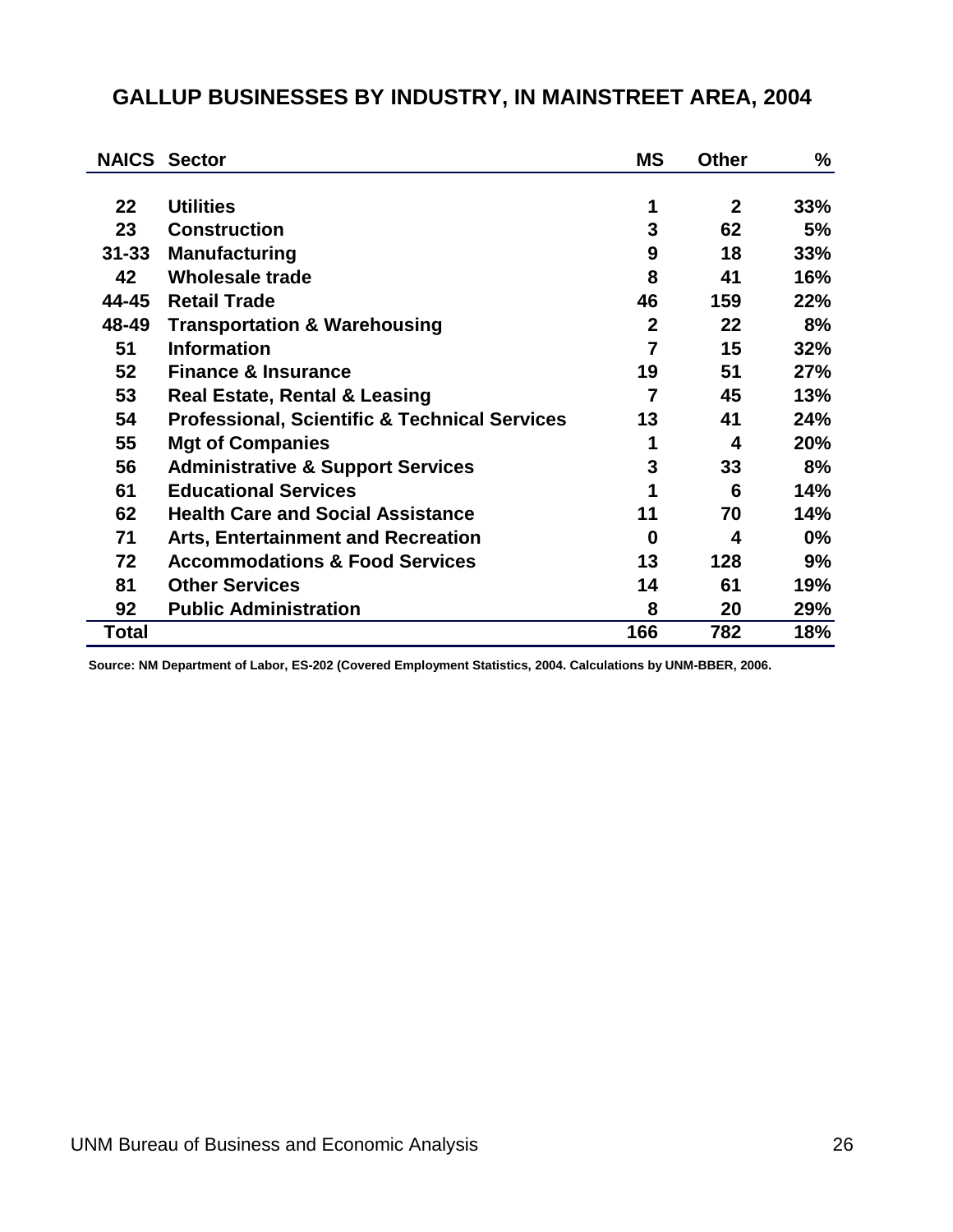|           | <b>NAICS Sector</b>                                      | <b>MS</b> | <b>Other</b> | %          |
|-----------|----------------------------------------------------------|-----------|--------------|------------|
|           |                                                          |           |              |            |
| 22        | <b>Utilities</b>                                         | 29        | 27           | 52%        |
| 23        | <b>Construction</b>                                      | 13        | 615          | 2%         |
| $31 - 33$ | <b>Manufacturing</b>                                     | 155       | 385          | 29%        |
| 42        | <b>Wholesale trade</b>                                   | 134       | 879          | 13%        |
| 44-45     | <b>Retail Trade</b>                                      | 620       | 2,734        | 18%        |
| 48-49     | <b>Transportation &amp; Warehousing</b>                  | 152       | 197          | 43%        |
| 51        | <b>Information</b>                                       | 112       | 191          | 37%        |
| 52        | <b>Finance &amp; Insurance</b>                           | 188       | 345          | <b>35%</b> |
| 53        | <b>Real Estate, Rental &amp; Leasing</b>                 | 14        | 559          | 2%         |
| 54        | <b>Professional, Scientific &amp; Technical Services</b> | 52        | 237          | 18%        |
| 55        | <b>Mgt of Companies</b>                                  | 16        | 35           | 32%        |
| 56        | <b>Administrative &amp; Support Services</b>             | 9         | 366          | 2%         |
| 61        | <b>Educational Services</b>                              | 6         | 2,391        | $0\%$      |
| 62        | <b>Health Care and Social Assistance</b>                 | 169       | 7,916        | 2%         |
| 71        | <b>Arts, Entertainment and Recreation</b>                | 0         | 23           | $0\%$      |
| 72        | <b>Accommodations &amp; Food Services</b>                | 180       | 3,129        | 5%         |
| 81        | <b>Other Services</b>                                    | 153       | 316          | 33%        |
| 92        | <b>Public Administration</b>                             | 825       | 514          | 62%        |
| Total     |                                                          | 2,827     | 20,859       | 12%        |

## <span id="page-29-0"></span>**GALLUP: EMPLOYMENT BY INDUSTRY, IN MAINSTREET AREA, 2004**

**Source: NM Department of Labor, ES-202 (Covered Employment Statistics, 2004. Calculations by UNM-BBER, 2006.**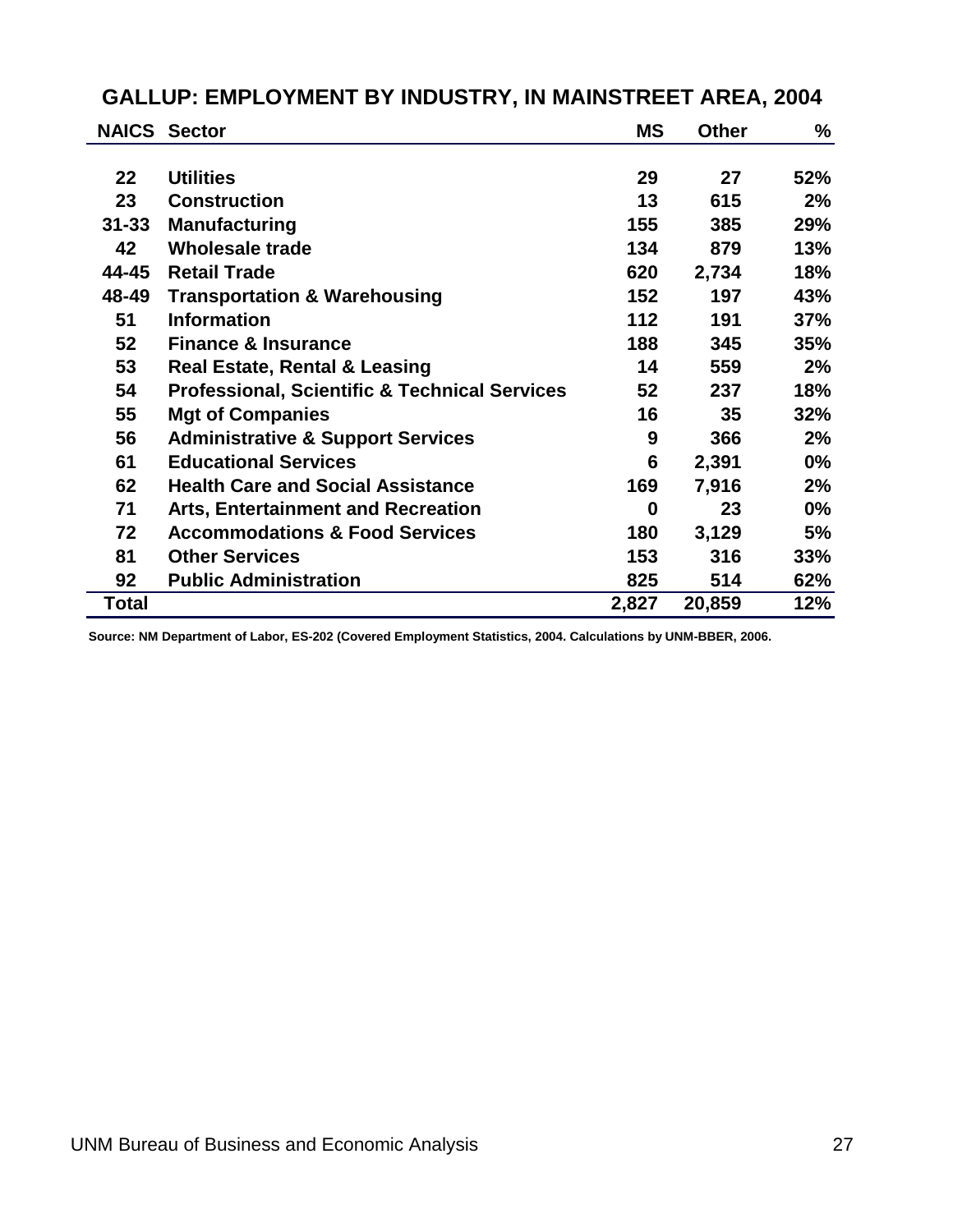#### <span id="page-30-0"></span>**GALLUP: EMPLOYMENT BY RETAIL & SERVICE SUBSECTOR, IN MAINSTREET SERVICE AREA, 2004**

| <b>NAICS Sector</b> |                                                            | <b>MS</b>    | <b>Other</b> | %    |
|---------------------|------------------------------------------------------------|--------------|--------------|------|
|                     | 423 Wholesalers, Durable Goods                             | 127          | 614          | 17%  |
|                     | 424 Wholesalers, Non-Durable Goods                         | 8            | 254          | 3%   |
|                     | 425 Wholesalers, Electronic markets, Agents & Brokers      |              | 11           |      |
|                     | 441 Motor Vehicle & Parts Dealers                          | 247          | 331          | 43%  |
|                     | 442 Furniture & Home Furnishings Stores                    |              | 75           |      |
|                     | 443 Electronics & Appliance Stores                         | 26           | 37           | 41%  |
|                     | 444 Building Material & Garden Equipment & Supplies        | 1            | 148          | 1%   |
|                     | 445 Food & Beverage Stores                                 | 227          | 590          | 28%  |
|                     | 446 Health & Personal Care Stores                          | $\mathbf{2}$ | 72           | 3%   |
|                     | <b>447 Gasoline Stations</b>                               |              | 244          |      |
|                     | 448 Clothing & Clothing Accessories Stores                 | 59           | 211          | 22%  |
|                     | 451 Sporting Goods, Hobby, Book, & Music Stores            | 15           | 26           | 36%  |
|                     | <b>452 General Merchandise Stores</b>                      |              | 878          |      |
|                     | 453 Miscellaneous Store Retailers                          | 32           | 91           | 26%  |
|                     | <b>454 Nonstore Retailers</b>                              | 12           | 33           | 27%  |
|                     | 481 Air Transportation                                     |              | 22           |      |
|                     | <b>484 Truck Transportation</b>                            |              | 74           |      |
|                     | 485 Transit and Ground Passentger Transportation           | 93           | 18           | 84%  |
|                     | <b>486 Pipeline Transportation</b>                         |              | 39           |      |
|                     | <b>488 Support Activities for Transportation</b>           |              | 16           |      |
|                     | <b>491 Postal Service</b>                                  | 59           |              | 100% |
|                     | 492 Couriers & Messengers                                  |              | 28           |      |
|                     | 511 Publishing Industries                                  | 70           |              | 100% |
|                     | 512 Motion Picture & Sound Recording Industries            |              | 47           |      |
|                     | 515 Broadcasting (except Internet)                         | 31           | 11           | 73%  |
|                     | 517 Telecommunications                                     | $\mathbf{2}$ | 16           | 11%  |
|                     | 518 Internet Service Providers, Data Processing            | 10           | 4            | 73%  |
|                     | 522 Credit Intermediation & Related Activities             | 157          | 121          | 56%  |
|                     | 524 Insurance Carriers & Related Activities                | 31           | 36           | 46%  |
|                     | 531 Real Estate                                            | 14           | 421          | 3%   |
|                     | 532 Rental & Leasing Services                              |              | 125          |      |
|                     | 541 Professional, Scientific, & Technical Services         | 52           | 184          | 22%  |
|                     | 551 Management of Companies & Enterprises                  | 16           | 19           | 46%  |
|                     | 561 Administrative & Support Services                      | 5            | 326          | 2%   |
|                     | 562 Waste Management & Remediation Service                 | 4            | 32           | 10%  |
|                     | <b>611 Educational Services</b>                            | 6            | 2,391        | 0%   |
|                     | 621 Ambulatory Health Care Services                        | 63           | 665          | 9%   |
|                     | 622 Hospitals                                              |              | 6,096        |      |
|                     | 623 Nursing & Residential Care Facilities                  |              | 259          |      |
|                     | 624 Social Assistance                                      | 106          | 896          | 11%  |
|                     | 713 Amusement, Gambling, & Recreation Industries           | ٠            | 23           | 0%   |
|                     | <b>721 Accommodation</b>                                   | $\mathbf{2}$ | 658          | 0%   |
|                     | 722 Food Services & Drinking Places                        | 179          | 2,471        | 7%   |
|                     | 811 Repair & Maintenance                                   | 23           | 165          | 12%  |
|                     | 812 Personal & Laundry Services                            | 50           | 103          | 33%  |
|                     | 813 Religious, Grantmaking, Civic, Professional, & Similar | 77           | 44           | 63%  |
|                     | 814 Private Households                                     | 3            | 4            | 38%  |
|                     | 921 Executive, Legislative, & Other General Government     | 782          | 104          | 88%  |
|                     | 922 Justice, Public Order, & Safety Activities             | 41           | 341          | 11%  |
|                     | 923 Admin of Human Resource Programs                       |              | 12           |      |
|                     | 924 Admin of Environmental Quality Programs                | 2            | 6            | 25%  |
|                     | 926 Admin of Economic Programs                             |              | 50           |      |
|                     | <b>TOTAL</b>                                               | 2,631        | 19,440       | 12%  |

Source: NM Department of Labor, ES-202 (Covered Employment Statistics), 2002, Calculations by UNM/BBER.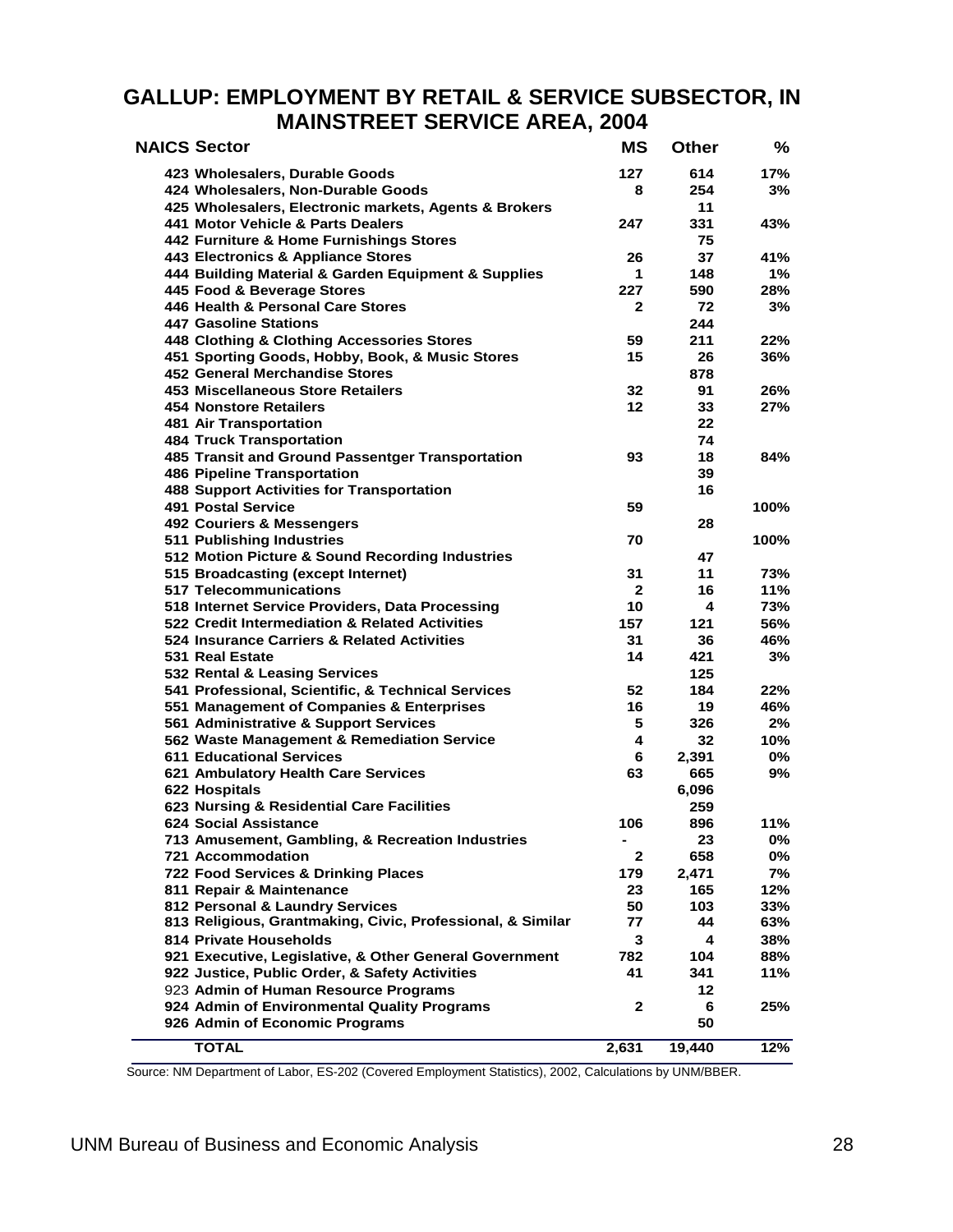#### **GALLUP EMPLOYMENT, BY INDUSTRY AND GEOGRAPHY, 2004**



<span id="page-31-0"></span>Source: NM Department of Labor, ES-202 (Covered Employment Statistics), 2002, Calculations by UNM/BBER.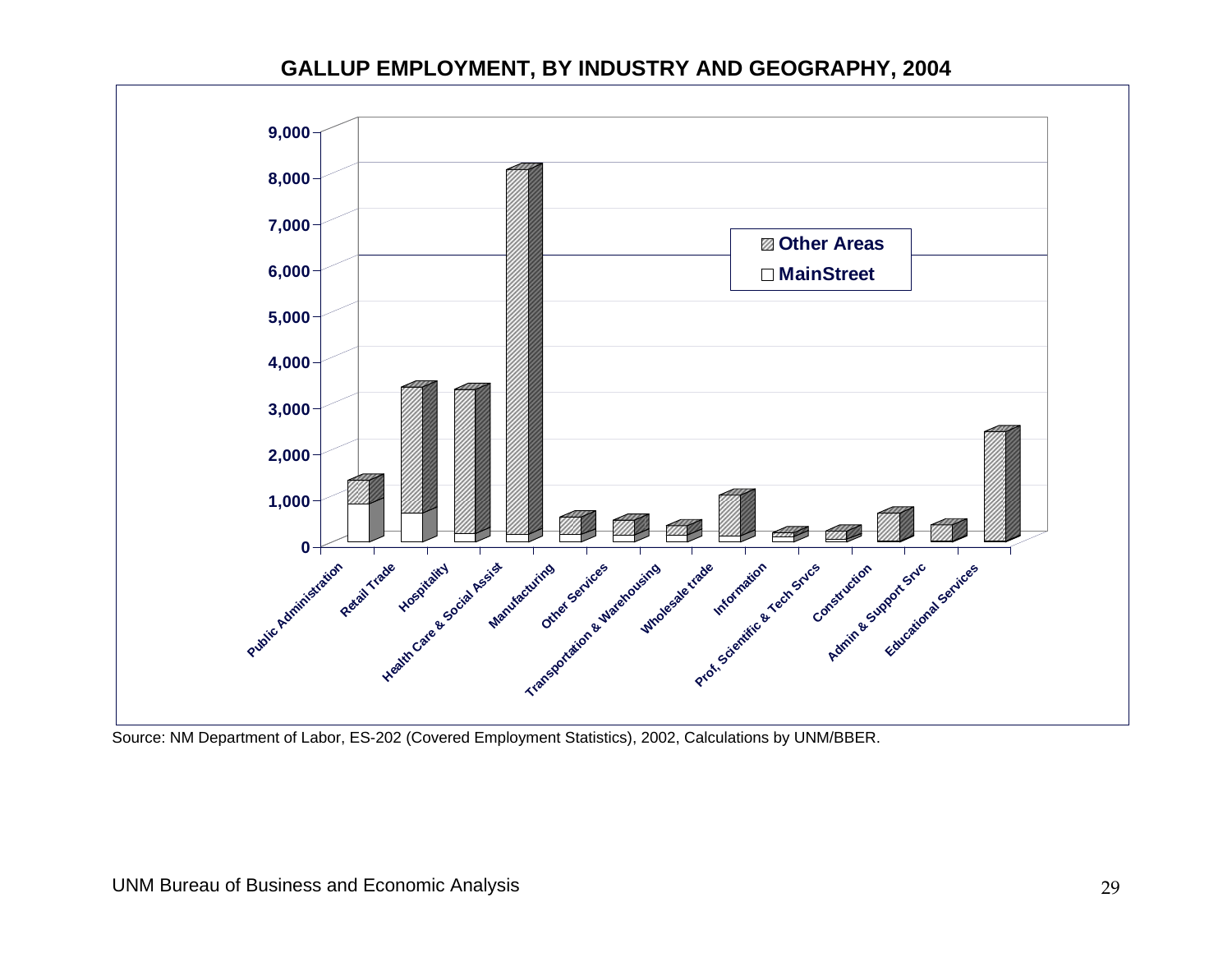## **GALLUP: EMPLOYMENT IN MAINSTREET SERVICE AREA, BY INDUSTRY, 2004.**



<span id="page-32-0"></span>Source: NM Department of Labor, ES-202 (Covered Employment Statistics), 2002, Calculations by UNM/BBER.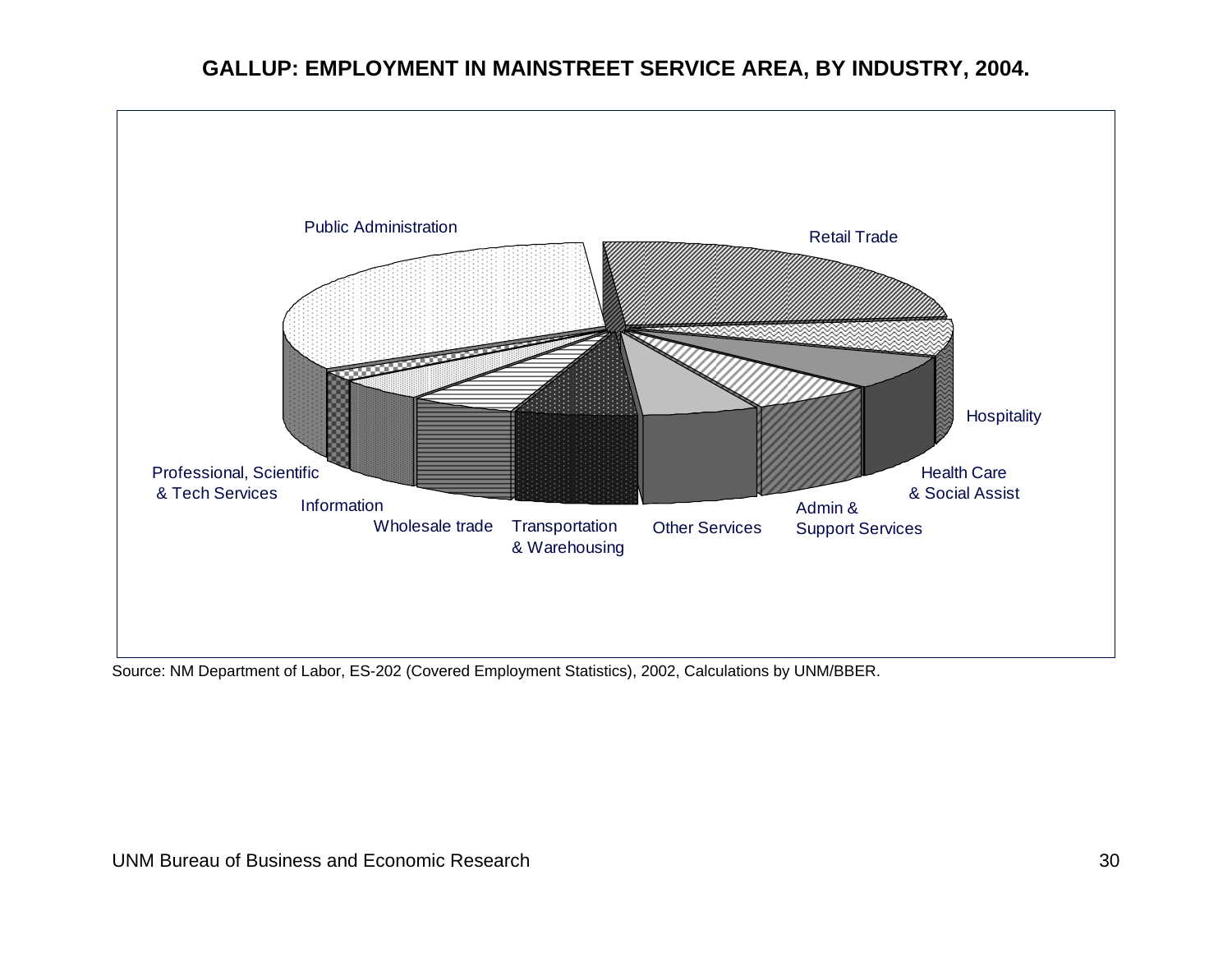<span id="page-33-0"></span>

## **GALLUP, NEW MEXICO MARKET AREA**



**Walmart**